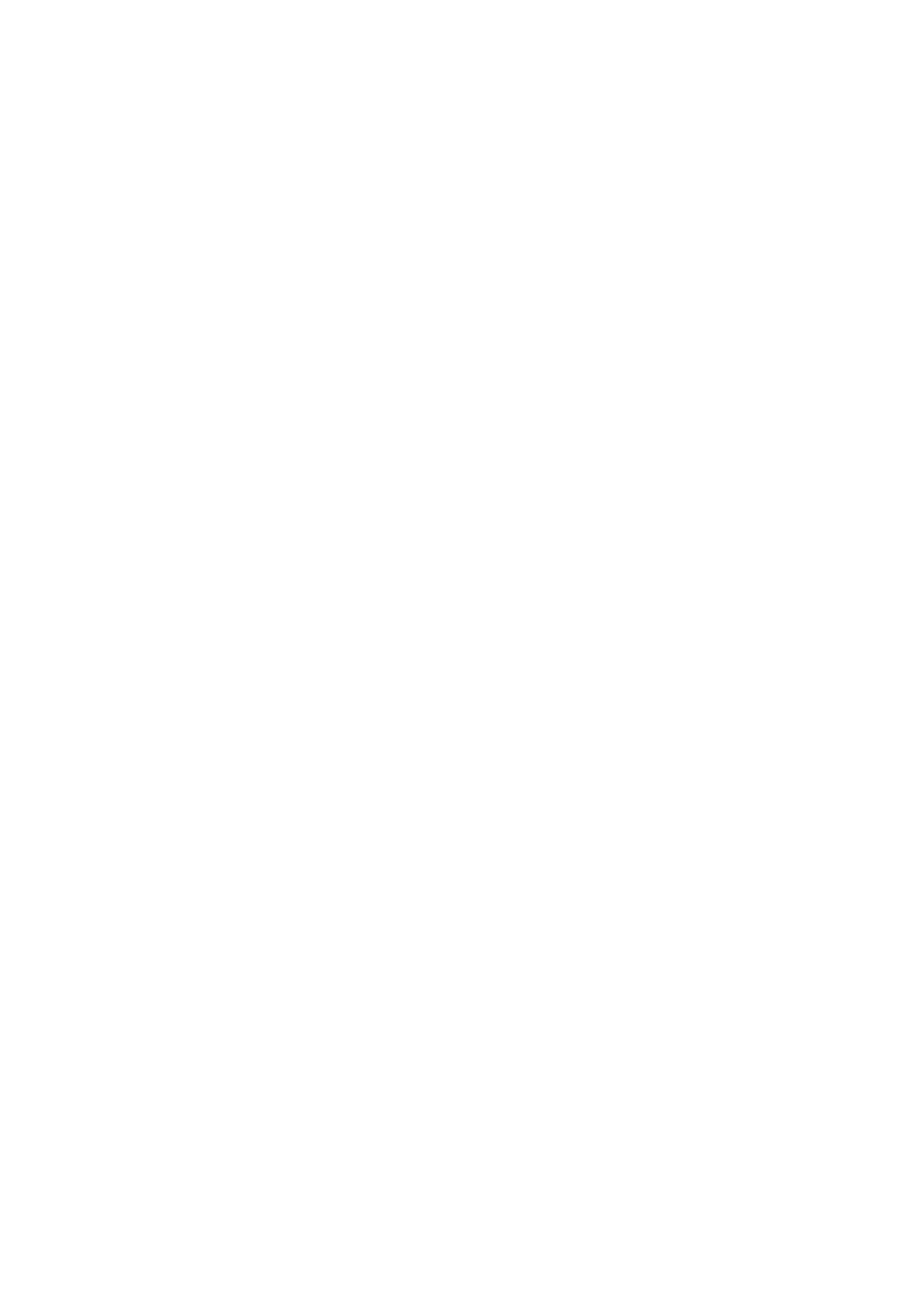#### **OVERALL**

We received a total of 58 questionnaires, 22 from Caithness and Sutherland and 36 from Orkney<sup>1</sup>. All graphs below show the number of responses unless otherwise indicated.

# **Q1. PLEASE COULD YOU TELL US WHETHER YOU LIVE CLOSE TO THE COAST?**

Respondents were asked to tick a category for how close they live to the coast. This question was not asked in the questionnaires from the Aquatera pre workshop trial.



#### Number of respondents = 46

|                             | I live within 1 mile of<br>the coast |               | I live between 1 and 5<br>miles from the coast |               | I live more than 5 miles<br>from the coast | <b>Total</b>  |    |
|-----------------------------|--------------------------------------|---------------|------------------------------------------------|---------------|--------------------------------------------|---------------|----|
|                             | No. of<br><b>responses</b>           | $\frac{O}{O}$ | <b>No. of responses</b>                        | $\frac{9}{6}$ | <b>No. of responses</b>                    | $\frac{0}{0}$ |    |
| Caithness and<br>Sutherland | 19                                   | 41%           | 2                                              | 4%            |                                            | 2%            | 22 |
| Orkney                      | 21                                   | 46%           | 3                                              | 7%            |                                            | $0\%$         | 24 |
| Total                       | 40                                   | 87%           | 5                                              | 11%           |                                            | 2%            | 46 |

Number of respondents = 46

 $1$  The number of respondents from Orkney number includes 12 from Aquatera staff as we trailed the questionnaire internally before the workshops.



-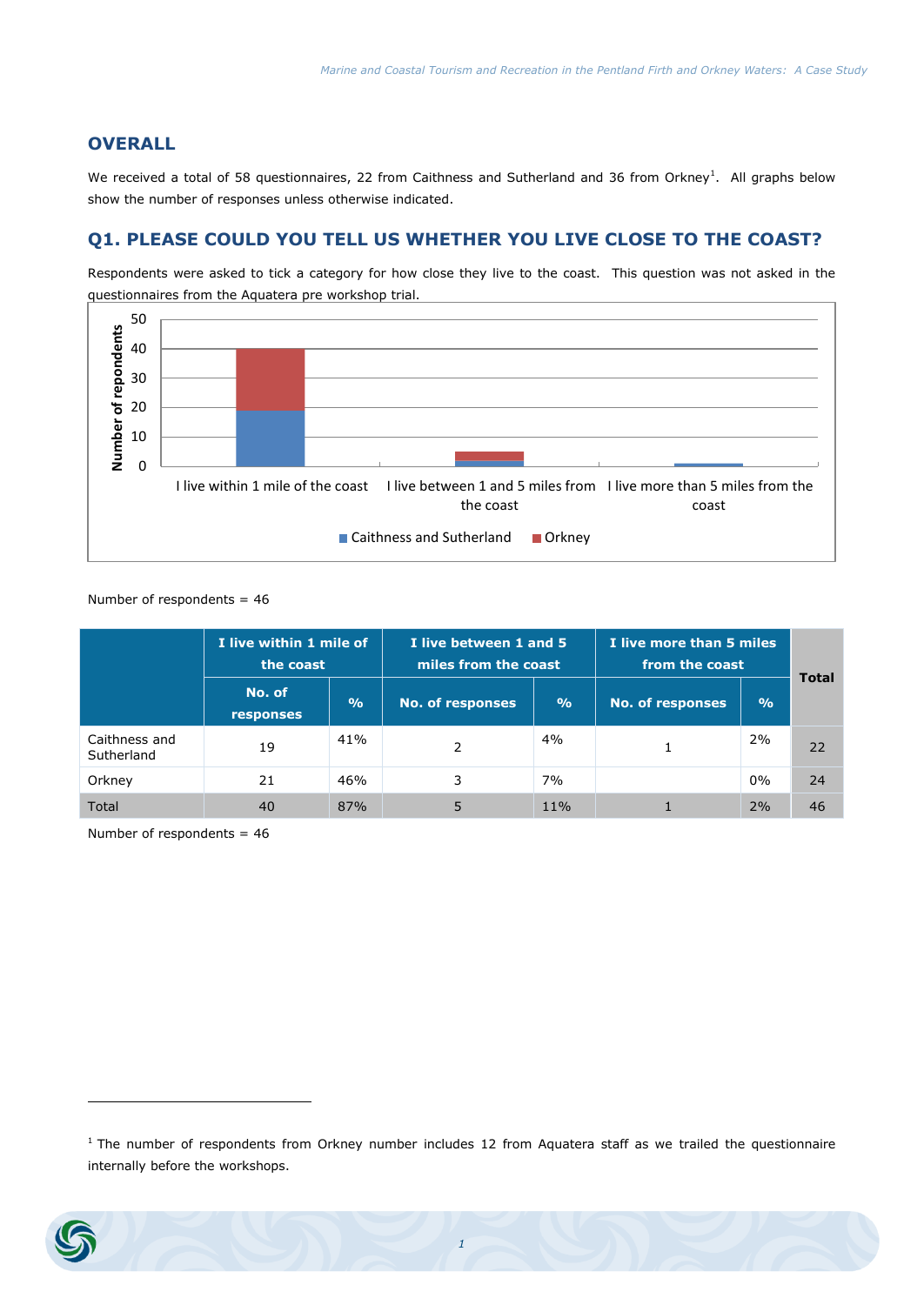# **Q2. PLEASE TICK A BOX FOR EACH TYPE OF RECREATION YOU HAVE UNDERTAKEN OVER THE PAST YEAR?**

Respondents were asked to tick each category of activity they have undertaken over the past year. The graph below shows the types of recreation undertaken over the past year by the respondents.



Number of respondents = 58

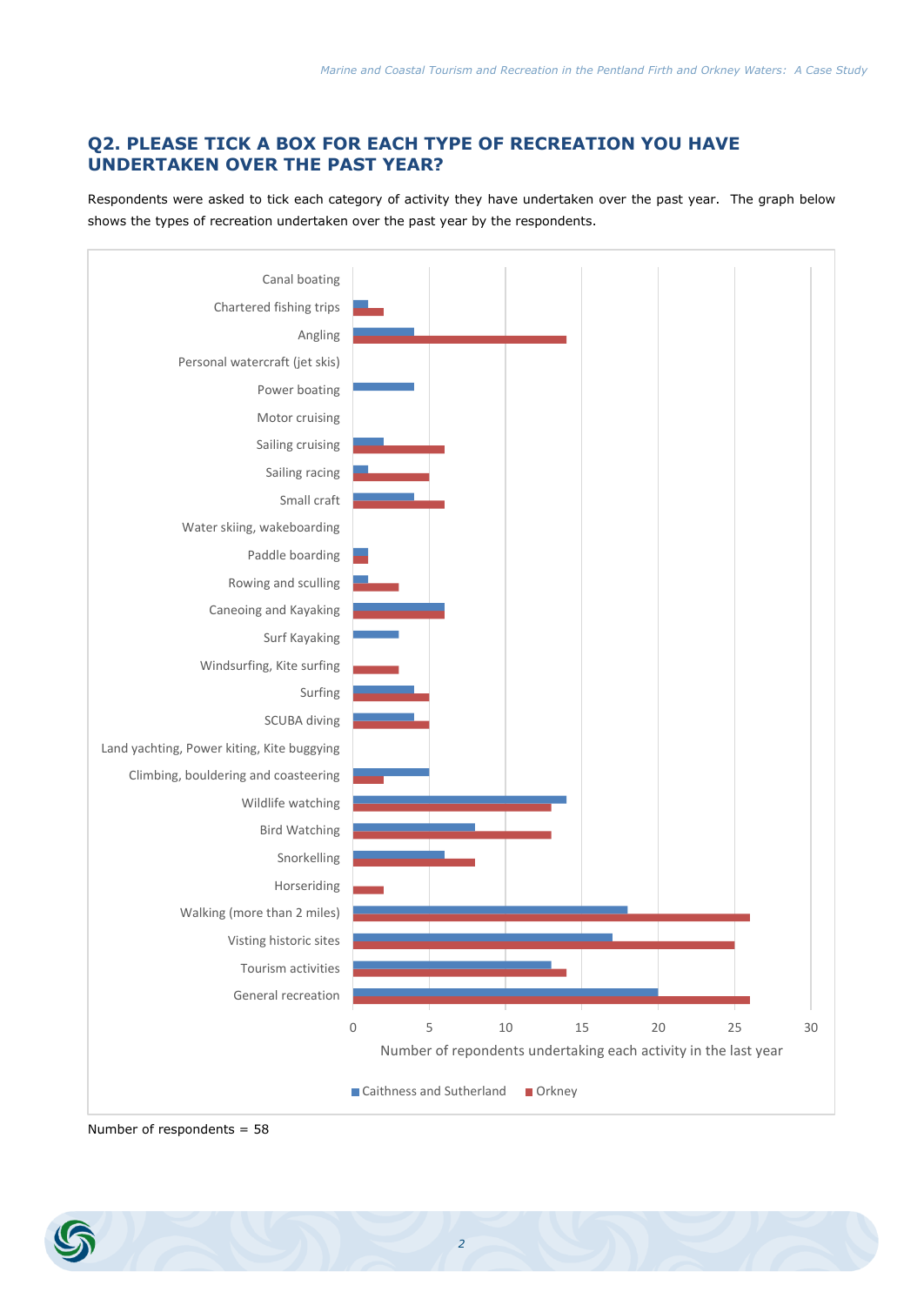There were a number of additional activities suggested by respondents, as shown in the table below. Where they provided further information on these activities in the remaining questions we have grouped the answers in the following categories.

| <b>Suggestion</b>                                                                                                                                              | Included in category or excluded                                                                                                   |
|----------------------------------------------------------------------------------------------------------------------------------------------------------------|------------------------------------------------------------------------------------------------------------------------------------|
| Art Work<br>Photography<br>$\bullet$<br>Film making<br>$\bullet$<br>Beachcombing<br>$\bullet$<br>Dog walking<br>Wild swimming<br>$\bullet$<br>Placenames study | <b>General Recreation</b>                                                                                                          |
| Running<br>Cycling                                                                                                                                             | Created a new category                                                                                                             |
| Cetacean and Seal watching<br>Natural history<br>$\bullet$<br>Ranger family activities                                                                         | Wildlife watching                                                                                                                  |
| Coastal climbing                                                                                                                                               | Climbing, bouldering and Coasteering                                                                                               |
| Marine biological research                                                                                                                                     | Research is not relevant to this study. The respondent didn't use this as<br>one of the activities to tell us more about in Q3-14. |

In Questions 3 to 14 the respondents were asked more about the top three activities they undertake around the Scottish coast. A number of the respondents didn't note which activities they were referring to when they ticked the boxes, either because they had not specified which three activities they were responding about or they did for some of the answers but didn't answer consistently about the same three activities.

There were no responses for a number of the activity categories, which reflects either:

- These activities do not occur in the area, e.g.
	- o Land yachting, Power kiting, Kite buggying
	- o Canal boating
- They occur within the area but the people doing these activities were not surveyed, e.g.
	- o Personal watercraft (jet skis)
	- o Motor cruising
- They occur within the area but were not in the top three activities that people told us about in Q3-14, e.g.
	- o Horse-riding
	- o Climbing, bouldering and Coasteering
	- o Paddle boarding
	- o Small craft
	- o Chartered fishing trips

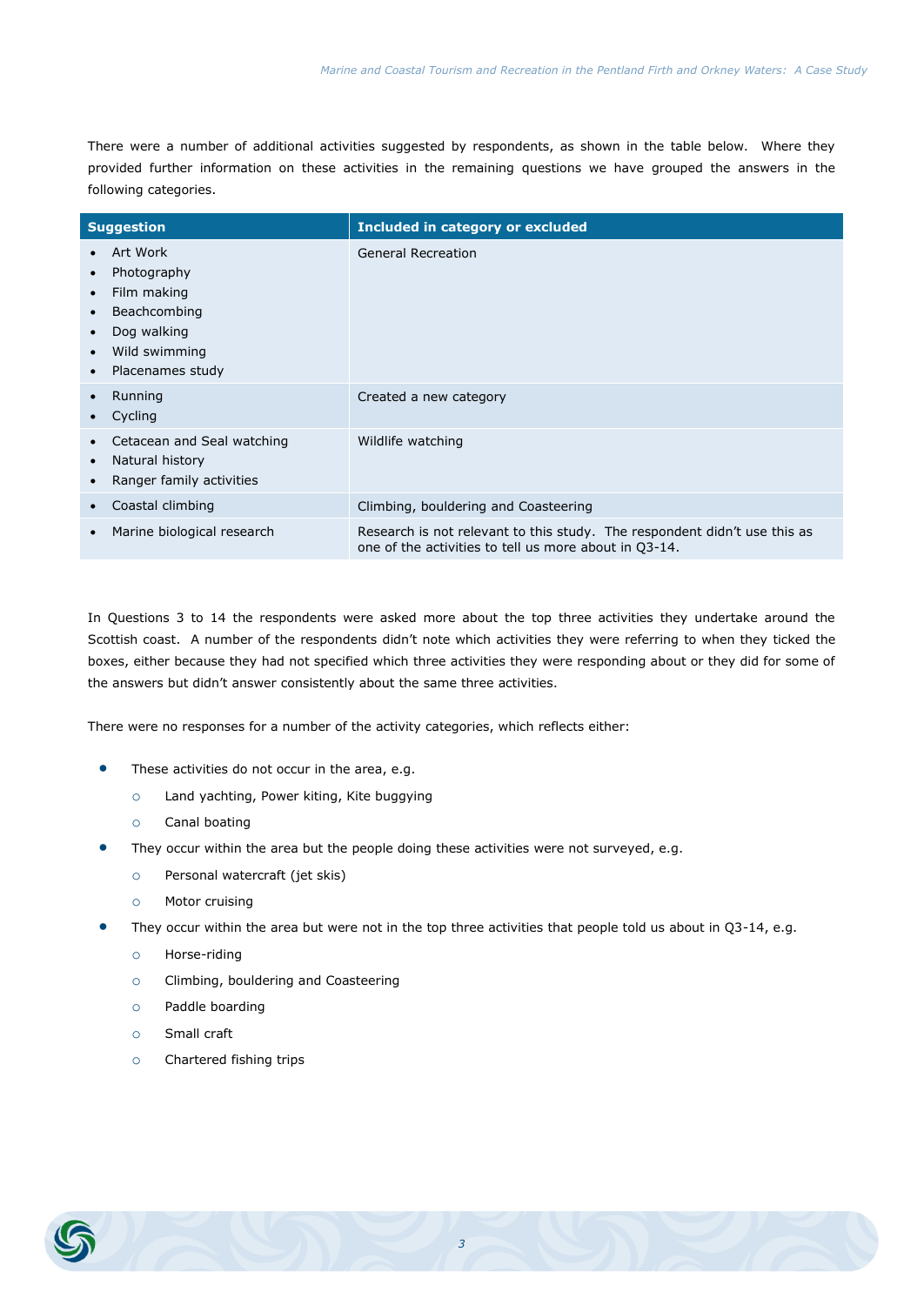The answers to Questions 3 to 14 therefore only deal with the remaining activities, which are:

- **•** Tourism activities
- Visiting historic sites
- **General recreation**
- **•** Walking
- **•** Bird Watching
- **•** Wildlife watching
- Running and cycling
- **•** Snorkelling
- **•** SCUBA diving
- **•** Surfing
- Windsurfing, Kite surfing
- **•** Surf Kayaking
- **•** Canoeing and Kayaking
- **•** Rowing and sculling
- **•** Sailing
- Water skiing, wakeboarding
- **•** Power boating
- Angling

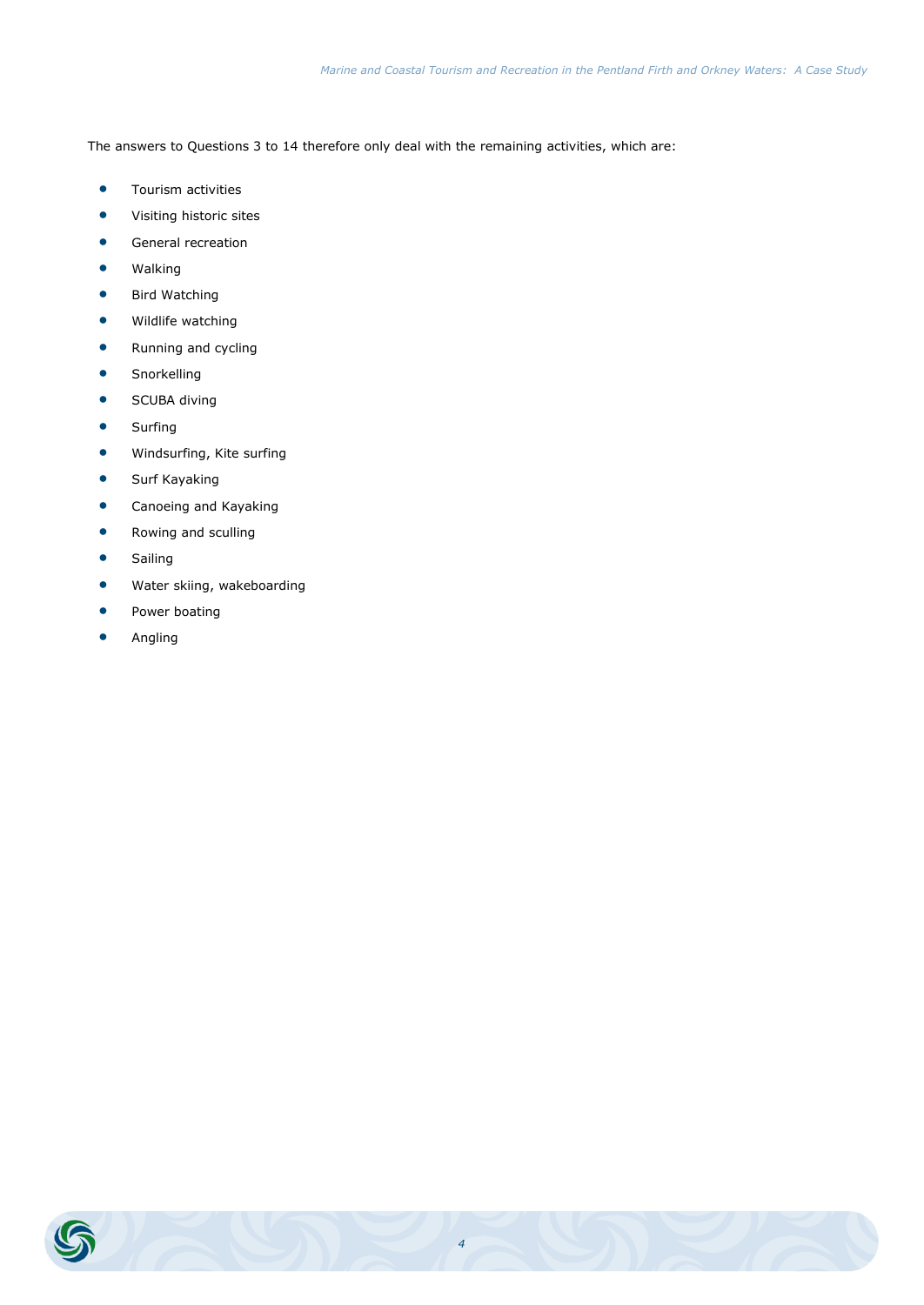# **Q3. WHAT SOURCES OF INFORMATION DO YOU USE WHEN DECIDING WHERE TO GO?**

The numbers in the following table indicate the number of respondents that ticked each of the sources of information for their chosen activities.

| <b>Activity</b>                  | Guidebooks     | Magazines      | Websites         | <b>Associations</b><br>Clubs and | knowledge of the<br><b>Scottish Coast</b><br>My own | Word of mouth  | No of responses |
|----------------------------------|----------------|----------------|------------------|----------------------------------|-----------------------------------------------------|----------------|-----------------|
| Tourism activities               | $\mathbf{1}$   |                |                  |                                  | $\mathbf{1}$                                        |                | 2               |
| Visiting historic sites          | 5              | $\overline{2}$ | $\boldsymbol{6}$ | $\mathbf{1}$                     | 12                                                  | 6              | 15              |
| General recreation               | 4              | $\mathbf{1}$   | $\overline{4}$   | $\mathbf{1}$                     | 22                                                  | 10             | 26              |
| Walking                          | 14             | 3              | 12               | 5                                | 30                                                  | 20             | 37              |
| <b>Bird Watching</b>             | $\mathbf{1}$   | $1\,$          | 3                | $\overline{2}$                   | 6                                                   | 3              | 6               |
| Wildlife Watching                | $\mathbf{1}$   |                | 5                | $\overline{4}$                   | 8                                                   | $\overline{7}$ | 10              |
| Running and Cycling              | $\mathbf{1}$   |                | $\mathbf{1}$     |                                  | $\overline{4}$                                      | 3              | $\overline{4}$  |
| Snorkelling                      | $\mathbf{1}$   |                | $\mathbf{1}$     | $\mathbf 1$                      | $\overline{2}$                                      | $\mathbf{1}$   | 3               |
| SCUBA diving                     |                |                | $\mathbf{1}$     | $\overline{4}$                   | 6                                                   | $\overline{4}$ | 6               |
| Surfing                          | $\mathbf{1}$   | $\mathbf 1$    | $\overline{2}$   | $\mathbf{1}$                     | 5                                                   | 5              | 6               |
| Windsurfing                      |                | $1\,$          | $\overline{2}$   |                                  |                                                     |                | 2               |
| Surf Kayaking                    |                |                |                  |                                  | $\mathbf{1}$                                        |                | $\mathbf{1}$    |
| Kayaking                         | $\overline{2}$ | $\mathbf{1}$   | $\overline{4}$   | 5                                | $\overline{7}$                                      | $\overline{7}$ | 8               |
| Rowing                           |                |                | $\overline{2}$   |                                  | $\mathbf{1}$                                        | $\mathbf{1}$   | $\overline{2}$  |
| Sailing                          | $\overline{4}$ | $\overline{2}$ | $\overline{4}$   | $\overline{7}$                   | 6                                                   | 5              | 10              |
| Water skiing /wakeboarding       |                |                |                  |                                  | $\mathbf{1}$                                        |                | $\mathbf{1}$    |
| Power Boating                    |                |                |                  |                                  | $\overline{2}$                                      | $\overline{2}$ | $\overline{2}$  |
| Angling                          | $\mathbf{1}$   | $\mathbf{1}$   | $\overline{2}$   | 3                                | 10                                                  | $\overline{7}$ | 10              |
| <b>Total</b>                     | 36             | 13             | 49               | 34                               | 124                                                 | 81             | 151             |
| <b>Percentage of all sources</b> | 24%            | 9%             | 32%              | 23%                              | 82%                                                 | 54%            |                 |

Number of respondents = 55

In addition:

- **•** one person didn't answer this question
- two of the respondents gave answers that were unclear as didn't note which activities they were referring to when they ticked the boxes

Where they were asked to specify other sources of information they used the following responses were given:

| Angling            | Marine charts and UKHO data                                 |
|--------------------|-------------------------------------------------------------|
| General recreation | <b>Books</b>                                                |
| Walking            | Books, Maps, Local wildlife records centre, Ranger Services |
| Angling            | <b>Books</b>                                                |

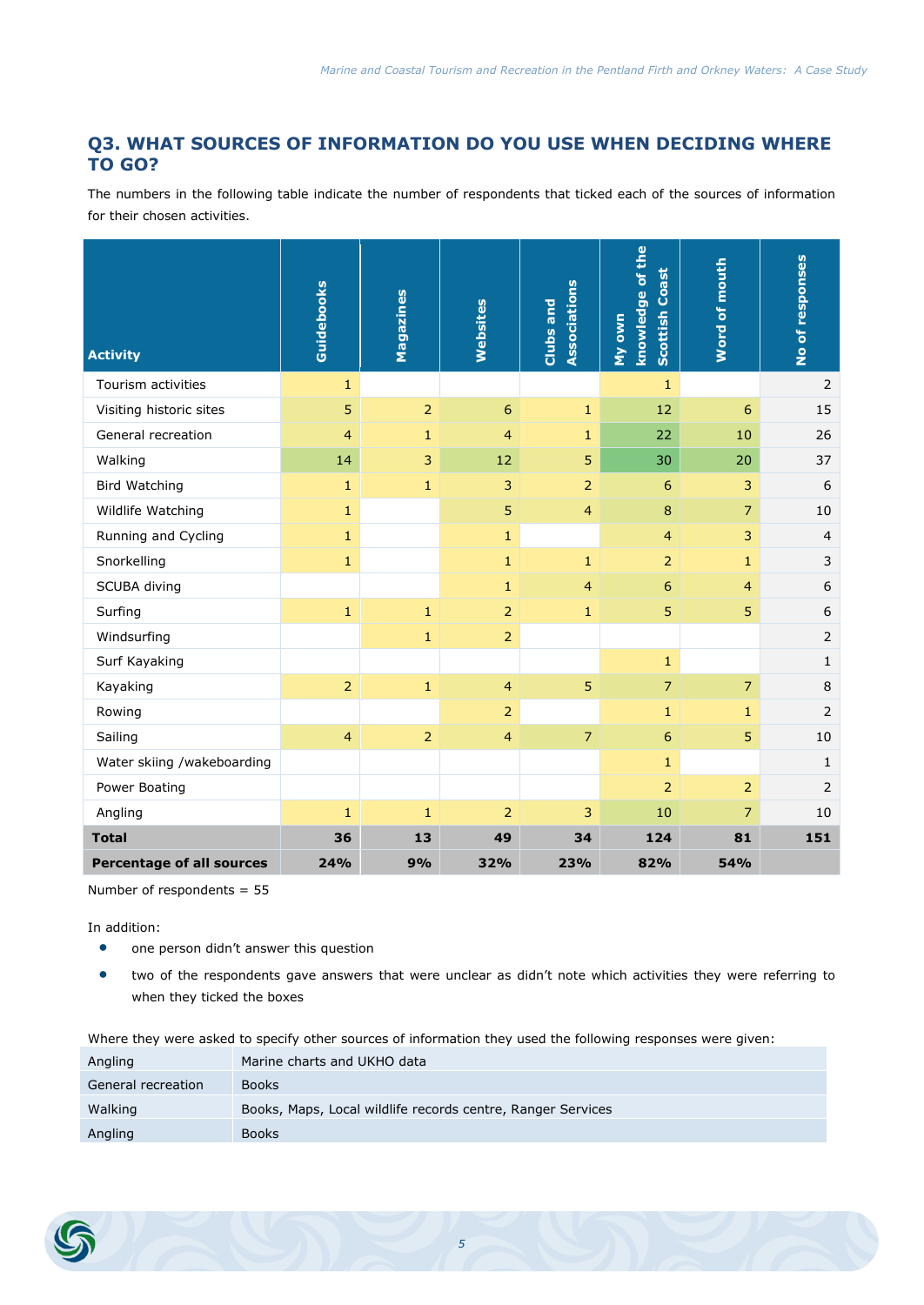# **Q4. WHICH OF THE FOLLOWING THINGS ARE IMPORTANT WHEN YOU DECIDE WHERE TO GO?**

The numbers in the following table indicate the number of respondents that ticked each of the things that are important for their chosen activities.

| <b>Activity</b>                      | <b>Wildlife</b> | <b>Historic and cultural</b><br>heritage | Range of things to do | <b>Availability of suitable</b><br>accommodation | Other facilities such as<br><b>Pubs</b><br>$\overleftarrow{\mathbf{o}}$<br>cafes<br>shops, | <b>Distance from home</b><br>and ease of access | No of responses |
|--------------------------------------|-----------------|------------------------------------------|-----------------------|--------------------------------------------------|--------------------------------------------------------------------------------------------|-------------------------------------------------|-----------------|
| Tourism activities                   |                 | $\mathbf{1}$                             | $\mathbf{1}$          |                                                  |                                                                                            | $\mathbf{1}$                                    | $\overline{2}$  |
| Visiting historic sites              | $\overline{4}$  | 14                                       | 3                     | $\mathbf 1$                                      | 5                                                                                          | 6                                               | 14              |
| General recreation                   | $\overline{7}$  | $\overline{4}$                           | $\mathbf{1}$          | $\mathbf{1}$                                     | 3                                                                                          | 13                                              | 26              |
| Walking                              | 23              | 18                                       | 5                     | 3                                                | 11                                                                                         | 19                                              | 35              |
| <b>Bird Watching</b>                 | 6               | $\mathbf{1}$                             | $\mathbf{1}$          | $\mathbf{1}$                                     |                                                                                            | $\mathbf{1}$                                    | 6               |
| Wildlife Watching                    | $\bf 8$         | 3                                        | 3                     | $\overline{2}$                                   | $\overline{2}$                                                                             | 5                                               | 10              |
| Running and Cycling                  | 3               | $\mathbf{1}$                             | $\mathbf{1}$          | $\mathbf{1}$                                     | $\mathbf{1}$                                                                               | $\overline{2}$                                  | $\overline{4}$  |
| Snorkelling                          | $\overline{3}$  |                                          |                       |                                                  |                                                                                            | $1\,$                                           | 3               |
| SCUBA diving                         | 3               | $\overline{4}$                           | $\mathbf{1}$          | $\overline{2}$                                   | $\mathbf{1}$                                                                               | $\mathbf{1}$                                    | 6               |
| Surfing                              | $\mathbf{1}$    |                                          |                       |                                                  |                                                                                            | $\overline{2}$                                  | 6               |
| Windsurfing                          |                 |                                          |                       |                                                  |                                                                                            | $\overline{2}$                                  | $\overline{2}$  |
| Surf Kayaking                        |                 |                                          |                       |                                                  |                                                                                            |                                                 | $1\,$           |
| Kayaking                             | 8               | $\overline{2}$                           |                       |                                                  |                                                                                            | 5                                               | 9               |
| Rowing                               |                 |                                          | $\mathbf{1}$          | $\mathbf{1}$                                     | $\mathbf{1}$                                                                               | $\overline{2}$                                  | $\overline{2}$  |
| Sailing                              | $\overline{3}$  | $\mathbf 1$                              | $\mathbf{1}$          | $\mathbf{1}$                                     | $\overline{4}$                                                                             | 5                                               | 10              |
| Water skiing/wakeboarding            |                 |                                          |                       |                                                  |                                                                                            |                                                 | $\mathbf{1}$    |
| Power Boating                        |                 |                                          |                       |                                                  |                                                                                            |                                                 | $\overline{2}$  |
| Angling                              | 6               |                                          |                       | $\overline{2}$                                   | $\overline{2}$                                                                             | $\overline{2}$                                  | 10              |
| <b>Total</b>                         | 75              | 49                                       | 18                    | 15                                               | 30                                                                                         | 67                                              | 149             |
| <b>Percentage of all motivations</b> | 50%             | 33%                                      | 12%                   | 10%                                              | 20%                                                                                        | 45%                                             |                 |

Number of respondents = 55

- one respondent didn't answer this question at all
- two respondents didn't note which activities they were referring to

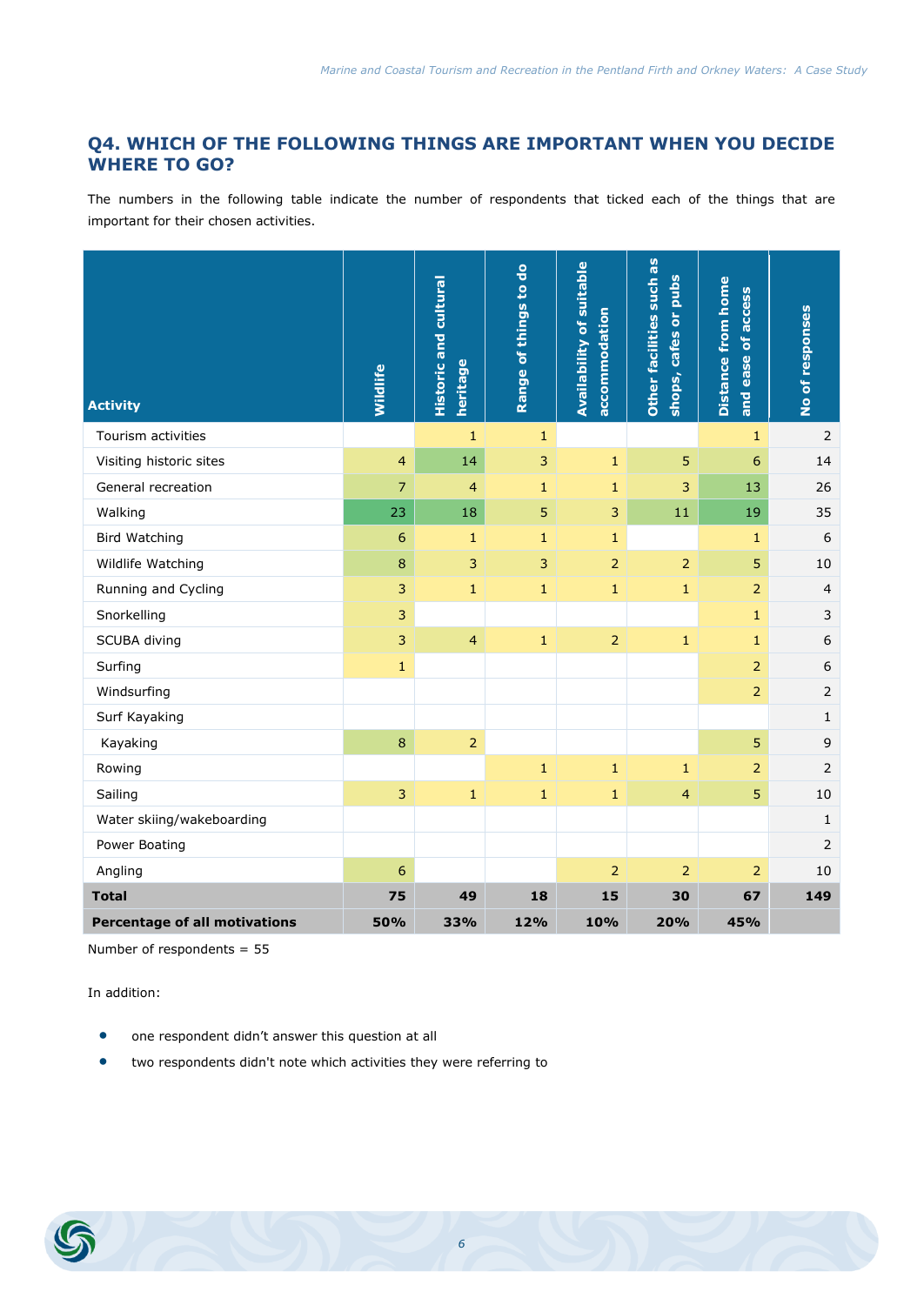Where they were asked to specify other things that were important when deciding where to go the following responses were given:

| <b>Activity</b>           | <b>Suggestion</b>                                                                                                              |
|---------------------------|--------------------------------------------------------------------------------------------------------------------------------|
| Angling                   | Subsea characteristics (Depth/tide/topography etc)                                                                             |
| General recreation        | Car parking<br>Weather                                                                                                         |
| Power Boating             | Good underwater geography                                                                                                      |
| SCUBA diving              | Good underwater geography                                                                                                      |
| Surfing                   | Car Parking and Coastline geography<br>Quality of break for the particular day<br>Weather<br>Coastline topography<br>Geography |
| Walking                   | Wildness                                                                                                                       |
| Water skiing/wakeboarding | <b>Harbour facilities</b>                                                                                                      |

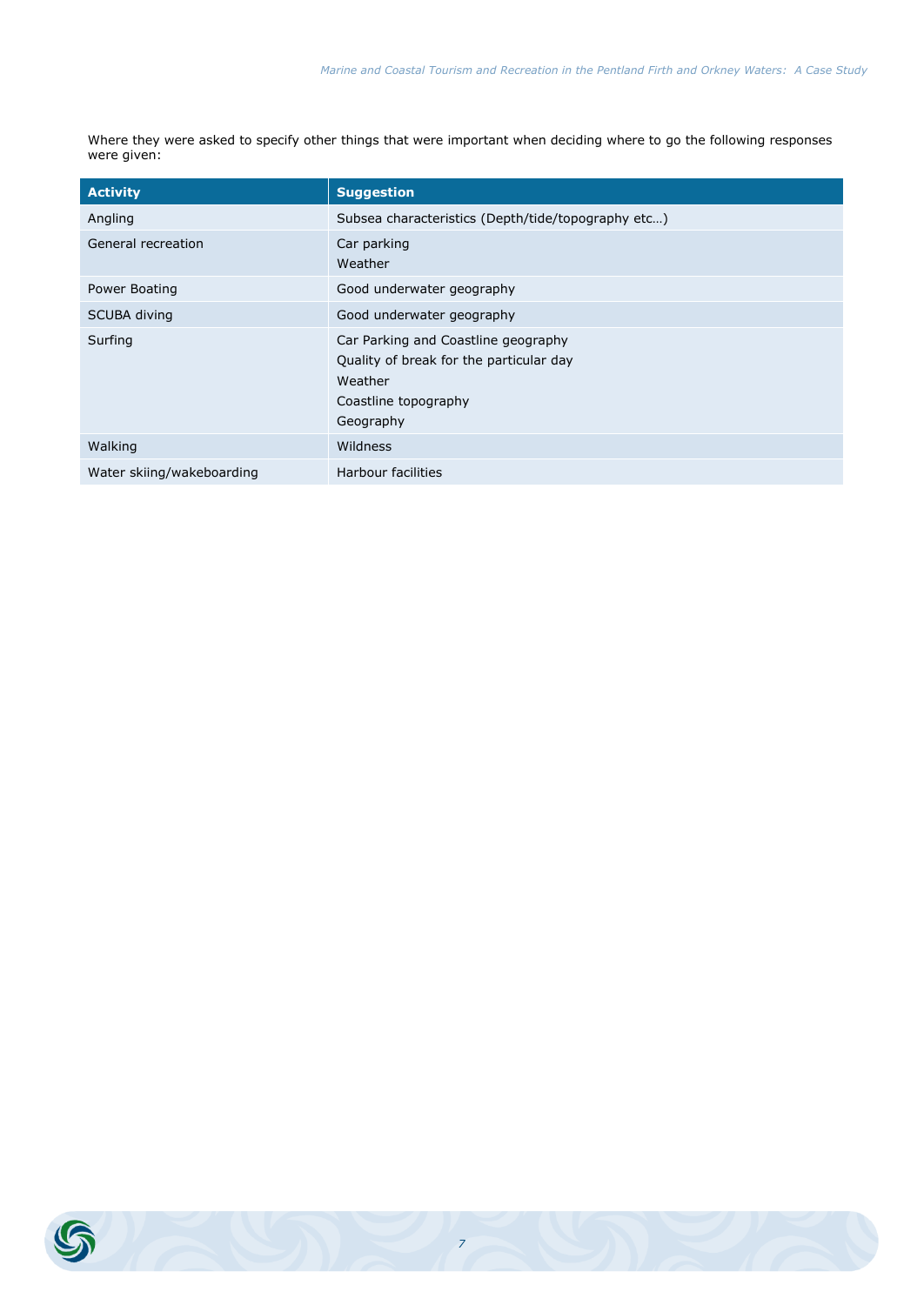# **Q5. DO YOU OWN YOUR OWN EQUIPMENT (E.G. BOAT)?**

The numbers in the following table indicate the number of respondents that ticked each of the answers for their chosen activities.

| <b>Activity</b>           | Yes              | No - I use club<br>equipment | equipment owned<br>a friend<br>No-Iuse<br>$\mathbf{\Sigma}$ | equipment<br>No-Ihire | Not applicable | No of responses  |
|---------------------------|------------------|------------------------------|-------------------------------------------------------------|-----------------------|----------------|------------------|
| Tourism activities        |                  |                              |                                                             |                       | $\overline{2}$ | 2                |
| Visiting historic sites   | 6                |                              |                                                             | $1\,$                 | $\overline{4}$ | 13               |
| General recreation        | 17               |                              | $\mathbf{1}$                                                | $\mathbf{1}$          | 8              | 26               |
| Walking                   | 18               |                              |                                                             | $\mathbf{1}$          | 11             | 34               |
| <b>Bird Watching</b>      | $\overline{4}$   |                              |                                                             |                       | $\mathbf{1}$   | 5                |
| Wildlife Watching         | 6                |                              |                                                             |                       | $\overline{4}$ | 10               |
| Running and Cycling       | 3                |                              |                                                             |                       |                | $\overline{4}$   |
| Snorkelling               | 3                |                              |                                                             |                       |                | $\mathsf{3}$     |
| SCUBA diving              | $\boldsymbol{6}$ |                              |                                                             |                       |                | $\boldsymbol{6}$ |
| Surfing                   | 6                |                              |                                                             |                       |                | $\boldsymbol{6}$ |
| Windsurfing               | $\overline{2}$   |                              |                                                             |                       |                | $\overline{2}$   |
| Surf Kayaking             | $\mathbf{1}$     |                              |                                                             |                       |                | $\mathbf{1}$     |
| Kayaking                  | 8                | $\mathbf{1}$                 |                                                             |                       |                | $\mathsf 9$      |
| Rowing                    |                  | $1\,$                        | $1\,$                                                       |                       |                | $\overline{2}$   |
| Sailing                   | $\overline{4}$   | 3                            | $\mathbf{1}$                                                |                       | $\overline{2}$ | 10               |
| Water skiing/wakeboarding | $\mathbf{1}$     |                              |                                                             |                       |                | $\mathbf{1}$     |
| Power Boating             | $\overline{2}$   |                              |                                                             |                       |                | $\overline{2}$   |
| Angling                   | 10               |                              | 1                                                           | $\mathbf{1}$          |                | 11               |
| <b>Total</b>              | 97               | 5                            | $\overline{4}$                                              | $\overline{4}$        | 32             | 147              |
| Percentage                | 66%              | 3%                           | 3%                                                          | 3%                    | 22%            |                  |

Number of respondents = 55

- one respondent didn't answer this question at all
- two respondents didn't note which activities they were referring to

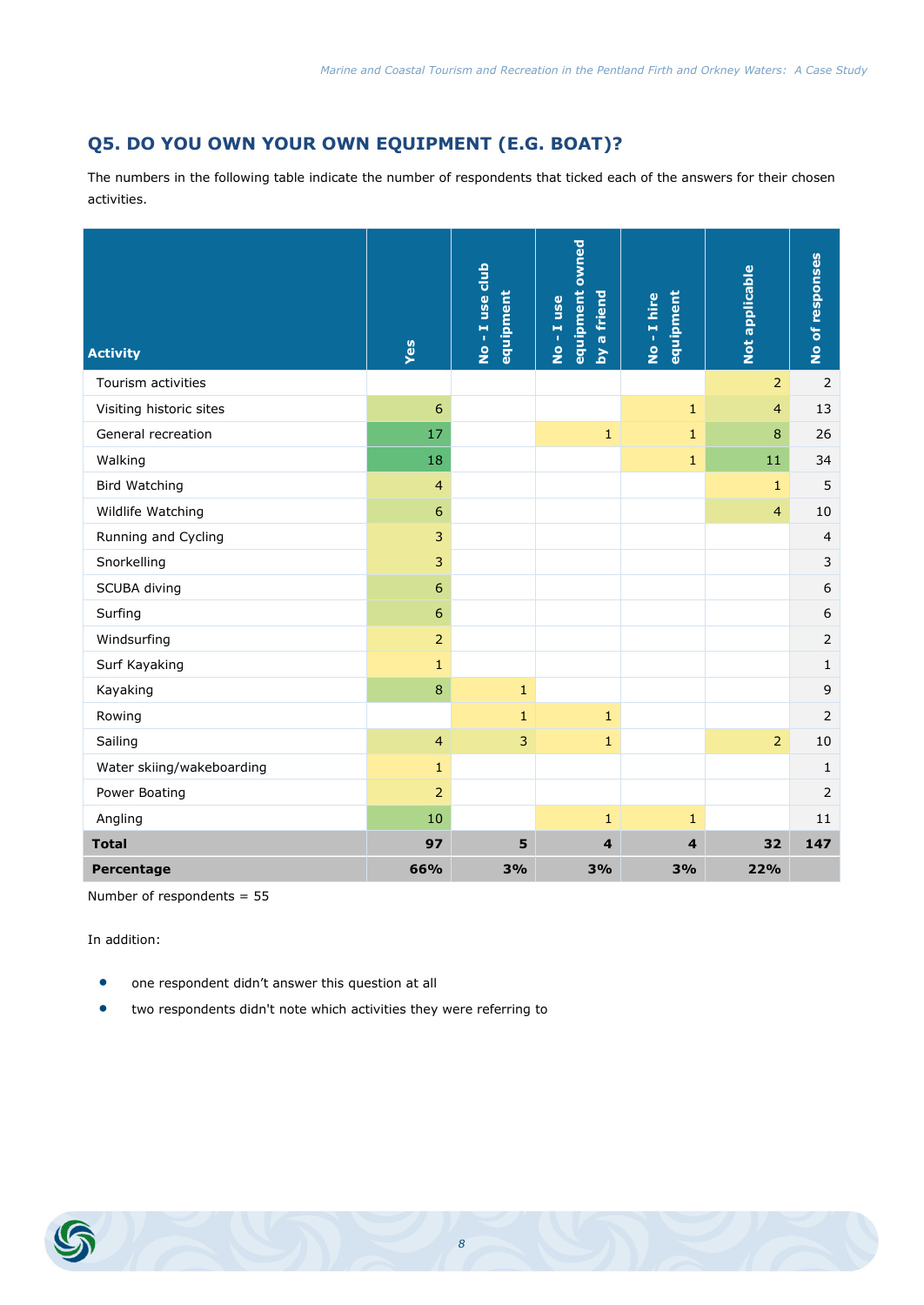# **Q6. WHAT MEANS OF TRANSPORT DO YOU NORMALLY USE TO GET TO THE COAST FOR THIS ACTIVITY?**

The numbers in the following table indicate the number of respondents that ticked each of the answers for their chosen activities. Respondents were allowed to tick more than one box.

| <b>Activity</b>           | $\tilde{\mathbf{c}}$ | Bus            | Train        | Motorbike      | <b>Bicycle</b>  | <b>Boat</b>    | Walk           | responses<br>No of |
|---------------------------|----------------------|----------------|--------------|----------------|-----------------|----------------|----------------|--------------------|
| Tourism activities        | 2                    |                |              |                |                 |                |                | $\overline{2}$     |
| Visiting historic sites   | 13                   | $\mathbf{1}$   |              |                | $\overline{2}$  |                | 6              | 14                 |
| General recreation        | 19                   |                |              |                | $\overline{2}$  |                | 11             | 25                 |
| Walking                   | 27                   |                |              |                | $6\phantom{1}6$ | 3              | 22             | 34                 |
| <b>Bird Watching</b>      | 5                    |                |              |                | 5               | $\mathbf{1}$   | $\overline{4}$ | 6                  |
| Wildlife Watching         | $\overline{9}$       |                |              | $\mathbf{1}$   | $\overline{4}$  | $\overline{2}$ | 9              | 11                 |
| Running and Cycling       | 2                    | $\mathbf{1}$   | $\mathbf{1}$ |                | $\overline{2}$  |                | 3              | $\overline{4}$     |
| Snorkelling               | $\overline{3}$       |                |              |                |                 |                | $\mathbf{1}$   | 3                  |
| SCUBA diving              | $\overline{4}$       |                |              |                | $\mathbf{1}$    | 3              | $\mathbf{1}$   | 6                  |
| Surfing                   | 5                    |                |              |                |                 |                | $\mathbf{1}$   | $\boldsymbol{6}$   |
| Windsurfing               | $\overline{2}$       |                |              |                |                 |                |                | $\overline{2}$     |
| Surf Kayaking             | $\mathbf{1}$         |                |              |                |                 |                |                | $\mathbf{1}$       |
| Kayaking                  | $\overline{9}$       |                |              |                |                 |                |                | 9                  |
| Rowing                    | $\mathbf{1}$         |                |              |                | $\mathbf{1}$    |                | $\mathbf{1}$   | $\overline{2}$     |
| Sailing                   | 5                    |                |              |                | $\mathbf{1}$    | $\mathbf 1$    | 5              | 10                 |
| Water skiing/wakeboarding | $\mathbf{1}$         |                |              |                |                 |                |                | $\mathbf{1}$       |
| Power Boating             | $1\,$                |                |              |                |                 | $\mathbf{1}$   |                | 2                  |
| Angling                   | 8                    |                |              | $\mathbf{1}$   | $\overline{2}$  | 3              | $\overline{2}$ | 10                 |
| <b>Total</b>              | 117                  | $\overline{2}$ | 1            | $\overline{2}$ | 26              | 14             | 66             | 148                |
| Percentage                | 79%                  | $1\%$          | 1%           | $1\%$          | 18%             | 9%             | 45%            |                    |

Number of respondents = 55

In addition:

- one respondent didn't answer this question at all
- Two respondents didn't note which activities they were referring to

Some respondents also noted that:

- 'the question is not applicable to Orkney residents'
- they used a motor home

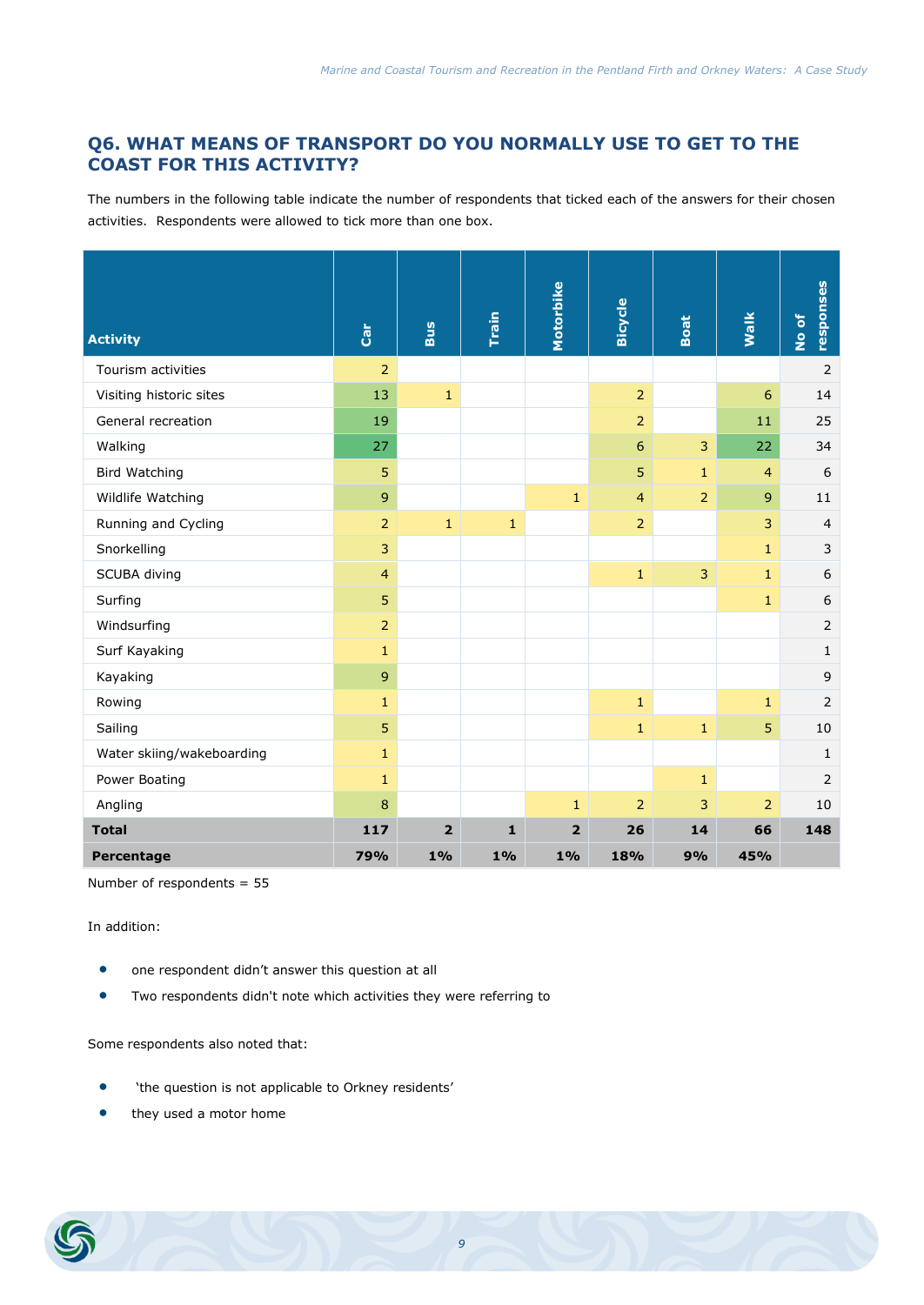# **Q7. HOW FREQUENTLY HAVE YOU VISITED THE COAST TO UNDERTAKE THIS ACTIVITY OVER THE PAST YEAR?**

The numbers in the following table indicate the number of respondents that ticked each of the answers for their chosen activities.

| <b>Activity</b>           | Most days      | At least once a<br>week | At least once a<br>month | couple of months<br>At least every | every six months<br>At least once | At least once a<br>year | Less often  | No of responses  |
|---------------------------|----------------|-------------------------|--------------------------|------------------------------------|-----------------------------------|-------------------------|-------------|------------------|
| Tourism activities        |                | $\mathbf{1}$            |                          |                                    | 1                                 |                         |             | $\overline{2}$   |
| Visiting historic sites   | $\mathbf{1}$   | 2                       | 5                        | $\overline{5}$                     | $\overline{2}$                    |                         |             | 15               |
| General recreation        | 8              | 3                       | 9                        | $\overline{2}$                     | 3                                 |                         |             | 26               |
| Walking                   | 11             | 12                      | 8                        | $\overline{3}$                     | $\mathbf{1}$                      |                         |             | 36               |
| <b>Bird Watching</b>      | $\overline{2}$ | $\mathbf{1}$            | $\mathbf{1}$             | $\overline{2}$                     |                                   |                         |             | 6                |
| Wildlife Watching         | 3              | $\overline{2}$          | $\overline{4}$           | 2                                  |                                   |                         |             | 11               |
| Running and Cycling       | $1\,$          |                         | $\mathbf{1}$             | $\mathbf{1}$                       |                                   | $\mathbf 1$             |             | $\overline{4}$   |
| Snorkelling               |                | $\mathbf{1}$            | $\mathbf{1}$             |                                    | $\mathbf{1}$                      |                         |             | 3                |
| SCUBA diving              | 3              | 3                       |                          |                                    |                                   |                         |             | $\sqrt{6}$       |
| Surfing                   | $\mathbf{1}$   | 3                       | $\mathbf{1}$             | $\mathbf{1}$                       |                                   |                         |             | $\boldsymbol{6}$ |
| Windsurfing               |                |                         | $\mathbf{1}$             | $\mathbf{1}$                       |                                   |                         |             | $\overline{2}$   |
| Surf Kayaking             |                |                         | $\mathbf{1}$             |                                    |                                   |                         |             | $1\,$            |
| Kayaking                  | $\mathbf{1}$   | $\overline{4}$          | 3                        |                                    | $\mathbf{1}$                      |                         |             | 9                |
| Rowing                    |                | $\mathbf{1}$            |                          | $\mathbf{1}$                       |                                   |                         |             | $\overline{2}$   |
| Sailing                   | $\overline{2}$ | 6                       | $\mathbf{1}$             |                                    |                                   | $\mathbf{1}$            |             | 10               |
| Water skiing/wakeboarding |                |                         |                          |                                    |                                   | $\mathbf{1}$            |             | $\mathbf{1}$     |
| Power Boating             |                | $\overline{2}$          |                          |                                    |                                   |                         |             | 2                |
| Angling                   |                | $\overline{2}$          | 6                        | $\overline{2}$                     |                                   |                         |             | 10               |
| <b>TOTAL</b>              | 33             | 43                      | 42                       | 20                                 | 9                                 | 3                       | $\mathbf 0$ | 152              |
| Percentage                | 22%            | 28%                     | 28%                      | 13%                                | 6%                                | 2%                      | 0%          |                  |

Number of respondents = 55

- one respondent didn't answer this question at all
- two respondents didn't note which activities they were referring to
- One respondent <sup>s</sup>aid 'The coast is endemic to my existence as an Orkney Resident.'

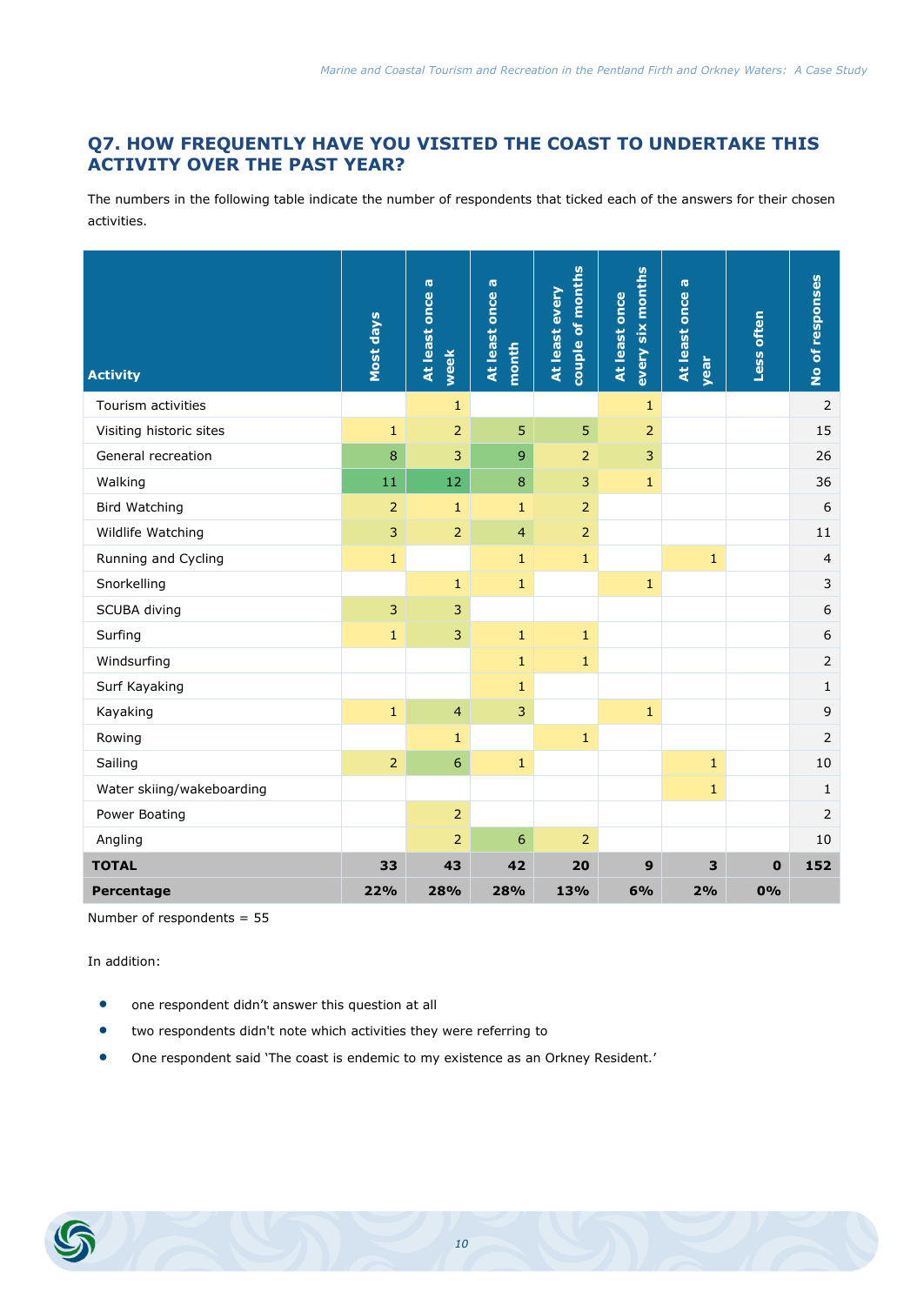#### **Q8. AT WHAT TIMES OF YEAR DO YOU UNDERTAKE THESE ACTIVITIES?**

The numbers in the following table indicate the number of respondents that ticked each of the answers for their chosen activities. This question was missing from the initial Aquatera trial questionnaires and also for a few of the revised questionnaires that went out after the workshops (a total of 15 questionnaires). Therefore there are no answers for a few of the activities (e.g. rowing and water skiing/wakeboarding).

| <b>Activity</b>           | Winter         | <b>Spring</b>  | Summer         | Autumn          | responses<br>No of |
|---------------------------|----------------|----------------|----------------|-----------------|--------------------|
| Tourism activities        |                | $\mathbf{1}$   | $\overline{2}$ |                 | $\overline{2}$     |
| Visiting historic sites   | 5              | 8              | $\bf 8$        | $\overline{7}$  | 14                 |
| General recreation        | 15             | 15             | 17             | 15              | 25                 |
| Walking                   | 22             | 24             | 26             | 24              | 34                 |
| <b>Bird Watching</b>      | 6              | 6              | $\sqrt{6}$     | 5               | 6                  |
| Wildlife Watching         | $\overline{7}$ | $\bf 8$        | $\bf 8$        | $\overline{7}$  | 11                 |
| Running and Cycling       | $\overline{2}$ | 3              | 3              | 3               | $\overline{4}$     |
| Snorkelling               | $\mathbf{1}$   | $1\,$          | $1\,$          | $\mathbf{1}$    | $\mathsf{3}$       |
| SCUBA diving              | 5              | $6\phantom{a}$ | $6\phantom{a}$ | $6\phantom{1}6$ | $\boldsymbol{6}$   |
| Surfing                   | $\overline{2}$ | $\overline{3}$ | $\overline{2}$ | 3               | 6                  |
| Windsurfing               |                | $1\,$          | $\mathbf{1}$   |                 | $\overline{2}$     |
| Surf Kayaking             |                | $\mathbf{1}$   | $\mathbf{1}$   |                 | $\mathbf{1}$       |
| Kayaking                  | 4              | $\bf 8$        | $\bf 8$        | $\bf 8$         | $\,8\,$            |
| Rowing                    |                |                |                |                 | 2                  |
| Sailing                   | $\mathbf 1$    | $\overline{4}$ | $6\phantom{a}$ | $\overline{4}$  | 10                 |
| Water skiing/wakeboarding |                |                |                |                 | $\mathbf{1}$       |
| Power Boating             |                | $\overline{2}$ | 2              | 2               | 2                  |
| Angling                   | $\overline{4}$ | 6              | $\bf 8$        | 6               | 10                 |
| <b>Total</b>              | 74             | 97             | 105            | 91              | 147                |
| Percentage                | 50%            | 66%            | 71%            | 62%             |                    |

Number of respondents  $= 40$ 

- Two respondents didn't answer this question
- Two respondents didn't note which activities they were referring to

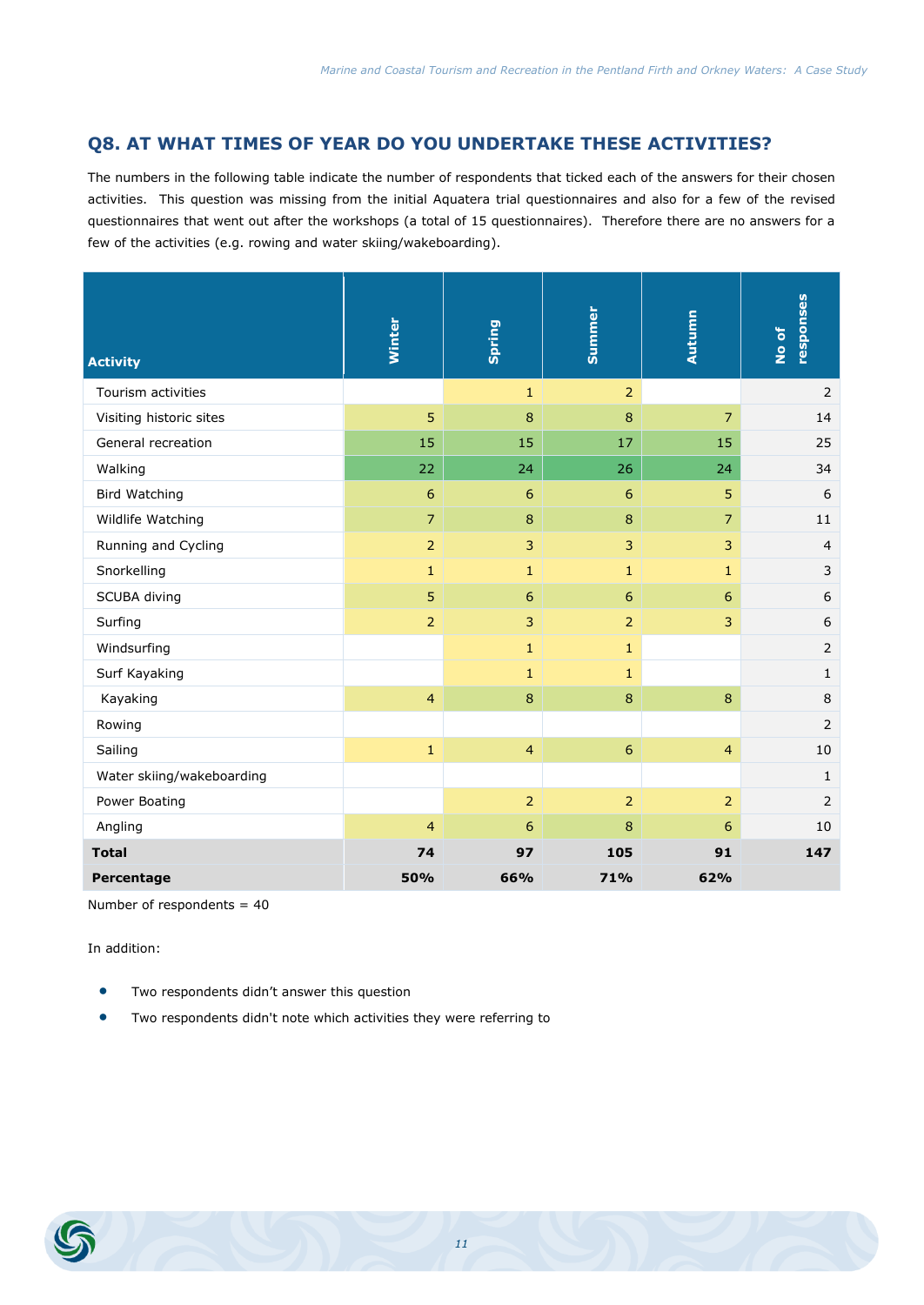# **Q9. HOW MANY OF THE FOLLOWING TYPES OF VISIT DID YOU MAKE TO THE COAST FOR THESE ACTIVITIES DURING THE PAST 12 MONTHS?**

It was not clear if this question required a tick or a number; 20 respondents put a number of trips per year and the rest (36) ticked the relevant categories.

For the people who answered correctly with a number of trips per year, the average number of each type of trip is shown below.

|                         |              | Number of trips per year             |                                            |                               |
|-------------------------|--------------|--------------------------------------|--------------------------------------------|-------------------------------|
| <b>Activity</b>         | Day trip     | Short break (up to<br>3 nights away) | Long break (more<br>than 3 nights<br>away) | <b>Number of</b><br>responses |
| Tourism activities      | 5            |                                      |                                            | 1                             |
| Visiting historic sites | 26           |                                      | $\mathbf 1$                                | 5                             |
| General recreation      | 53           |                                      |                                            | 9                             |
| Walking                 | 52           | $\mathbf{1}$                         | $\mathbf{1}$                               | 14                            |
| <b>Bird Watching</b>    | 23           | $\overline{2}$                       | $\mathbf{1}$                               | $\overline{2}$                |
| Wildlife Watching       | 15           | 3                                    | $\overline{2}$                             | $\overline{2}$                |
| Running and Cycling     | $\mathbf{0}$ | $\mathbf{1}$                         | $\overline{2}$                             | 1                             |
| Snorkelling             | 23           |                                      |                                            | $\overline{2}$                |
| SCUBA diving            | 45           | $\overline{2}$                       | $\mathbf{1}$                               | 4                             |
| Surfing                 | 70           |                                      |                                            | $\mathbf{1}$                  |
| Windsurfing             | 10           |                                      | $\mathbf{1}$                               | $\overline{2}$                |
| Surf Kayaking           | 6            |                                      |                                            | $\mathbf{1}$                  |
| Kayaking                | 34           | $\mathbf{1}$                         | $\mathbf{1}$                               | 5                             |
| Rowing                  | 5            | $\mathbf{1}$                         |                                            | $\mathbf{1}$                  |
| Sailing                 | 10           |                                      | $\mathbf{1}$                               | 3                             |
| Power Boating           | 15           | $\overline{2}$                       |                                            | $\overline{2}$                |
| Angling                 | 13           | $\mathbf{1}$                         |                                            | 4                             |
| <b>Average</b>          | 24           | $\mathbf{1}$                         | $\mathbf{1}$                               | 59                            |

Number of respondents = 20

The remaining respondents answered the question by ticking a category. The numbers in the following table indicate the number of ticks in each category.

| <b>Activity</b>         | Day trip | <b>Short break (up</b><br>to 3 nights away) | Long break (more<br>than 3 nights<br>away) | <b>Number of</b><br><b>responses</b> |
|-------------------------|----------|---------------------------------------------|--------------------------------------------|--------------------------------------|
| Tourism activities      |          |                                             |                                            |                                      |
| Visiting historic sites |          |                                             |                                            | 9                                    |
| General recreation      | 10       |                                             |                                            | 15                                   |
| Walking                 | 14       |                                             |                                            | 20                                   |

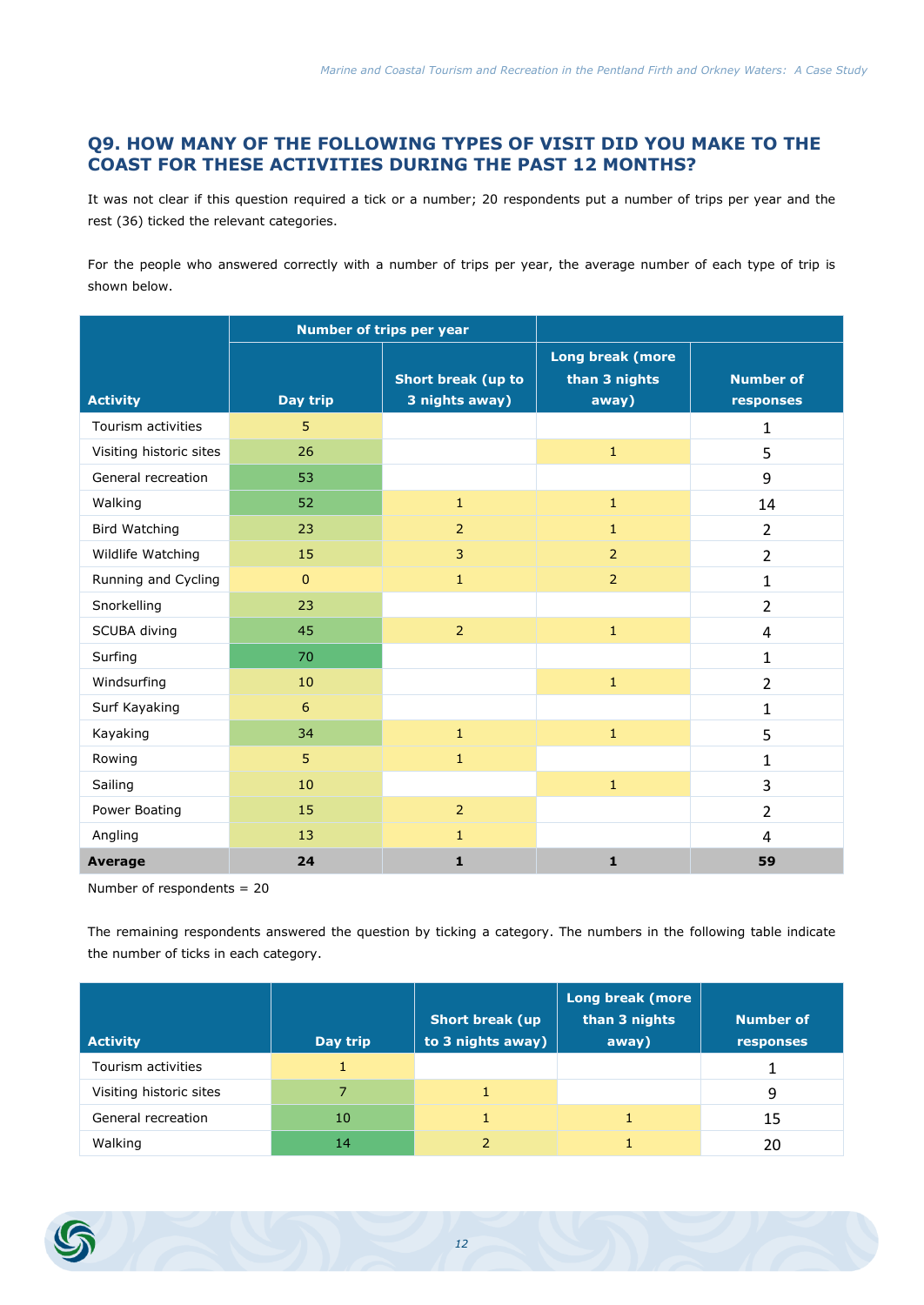| <b>Activity</b>           | Day trip       | <b>Short break (up</b><br>to 3 nights away) | Long break (more<br>than 3 nights<br>away) | <b>Number of</b><br>responses |
|---------------------------|----------------|---------------------------------------------|--------------------------------------------|-------------------------------|
| Bird Watching             | 3              | $\mathbf{1}$                                |                                            | 3                             |
| Wildlife Watching         | 6              | 2                                           |                                            | 9                             |
| Running and Cycling       | $\overline{3}$ |                                             |                                            | 3                             |
| Snorkelling               | $\mathbf{0}$   |                                             |                                            | 1                             |
| SCUBA diving              | 2              | $\mathbf{1}$                                | $\mathbf{1}$                               | $\overline{2}$                |
| Surfing                   | 5              |                                             |                                            | 5                             |
| Kayaking                  | $\overline{3}$ | $\overline{2}$                              | $\mathbf{1}$                               | 3                             |
| Rowing                    | $\mathbf{1}$   |                                             |                                            | 1                             |
| Sailing                   | $\overline{4}$ | 2                                           | $\mathbf{1}$                               | 7                             |
| Water skiing/wakeboarding | $\mathbf{1}$   |                                             |                                            | $\mathbf{1}$                  |
| Angling                   | 6              | $\mathbf{1}$                                |                                            | 6                             |
| <b>Total</b>              | 66             | 13                                          | 5                                          | 86                            |
| Percentage                | 77             | 15                                          | 6                                          | 100                           |

Number of respondents = 29

- Six respondents didn't answer this question
- Two respondents didn't note which activities they were referring to

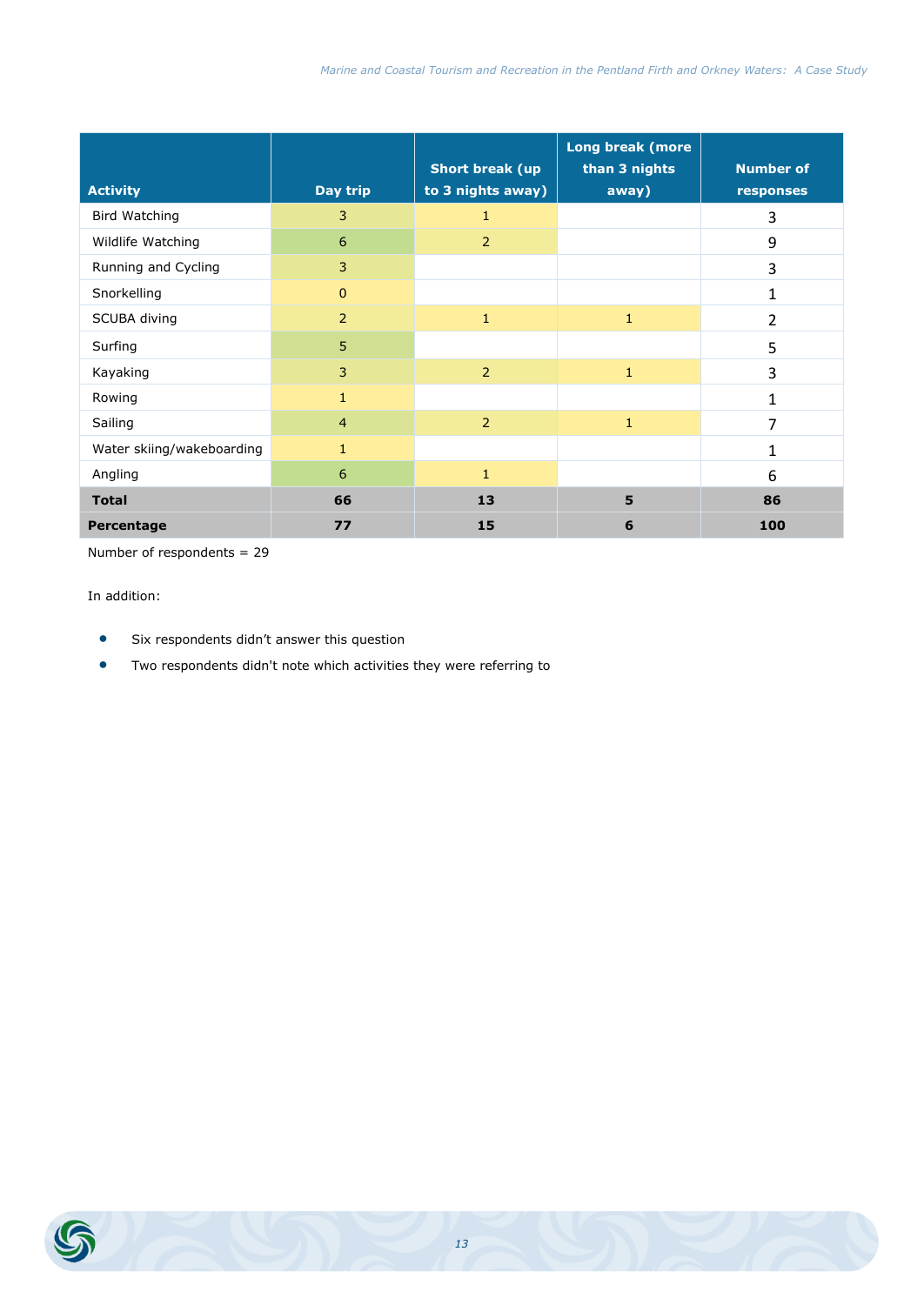# **Q10. HOW LONG DO YOU NORMALLY SPEND UNDERTAKING THESE ACTIVITIES PER VISIT?**

Again this one is difficult to summarise as it was not clear if this question required a tick or a number and about half the respondents (22) put a number of hours or days and the rest (20) ticked the category.

For the people who answered correctly the average number of hours or days spent are shown below.

| <b>Activity</b>         | <b>Average number of</b><br>hours | <b>Average number of days</b> | <b>Number of responses</b> |
|-------------------------|-----------------------------------|-------------------------------|----------------------------|
| Tourism activities      | $\overline{4}$                    | $\mathbf{1}$                  | $\overline{2}$             |
| Visiting historic sites | 6                                 | $\mathbf{1}$                  | 6                          |
| General recreation      | $\overline{2}$                    |                               | 17                         |
| Walking                 | 3                                 | $\mathbf{1}$                  | 25                         |
| Bird Watching           | 6                                 | $\mathbf{1}$                  | 4                          |
| Wildlife Watching       | 3                                 | $\mathbf{1}$                  | $\overline{7}$             |
| Running and Cycling     | $\mathbf{1}$                      |                               | 1                          |
| Snorkelling             | $\overline{4}$                    |                               | $\overline{2}$             |
| SCUBA diving            | 5                                 |                               | 6                          |
| Surfing                 | 3                                 |                               | 1                          |
| Windsurfing             | 3                                 |                               | $\mathbf{1}$               |
| Surf Kayaking           | $\overline{2}$                    |                               | $\mathbf{1}$               |
| Kayaking                | 5                                 | $\mathbf{1}$                  | 6                          |
| Rowing                  | 3                                 | $\mathbf{1}$                  | $\overline{2}$             |
| Sailing                 | 5                                 | 3                             | 4                          |
| Power Boating           | 3                                 |                               | $\overline{2}$             |
| Angling                 | 6                                 |                               | 8                          |
| <b>Average</b>          | 4                                 | $\mathbf{1}$                  | 95                         |

Number of respondents = 28

The remaining respondents (20) answered the question by ticking a category. The numbers in the following table indicate the number of ticks for each category

|                         |                | Number of respondents that ticked each of the answers | No of     |
|-------------------------|----------------|-------------------------------------------------------|-----------|
| <b>Activity</b>         | <b>Hours</b>   | <b>Days</b>                                           | responses |
| Visiting historic sites |                |                                                       | 8         |
| General recreation      | 8              |                                                       | 8         |
| Walking                 | 9              |                                                       | 10        |
| <b>Bird Watching</b>    |                |                                                       |           |
| Wildlife watching       | 3              |                                                       | 4         |
| Running and Cycling     | $\overline{2}$ |                                                       | 3         |
| Snorkelling             |                |                                                       |           |
| Surfing                 |                |                                                       |           |

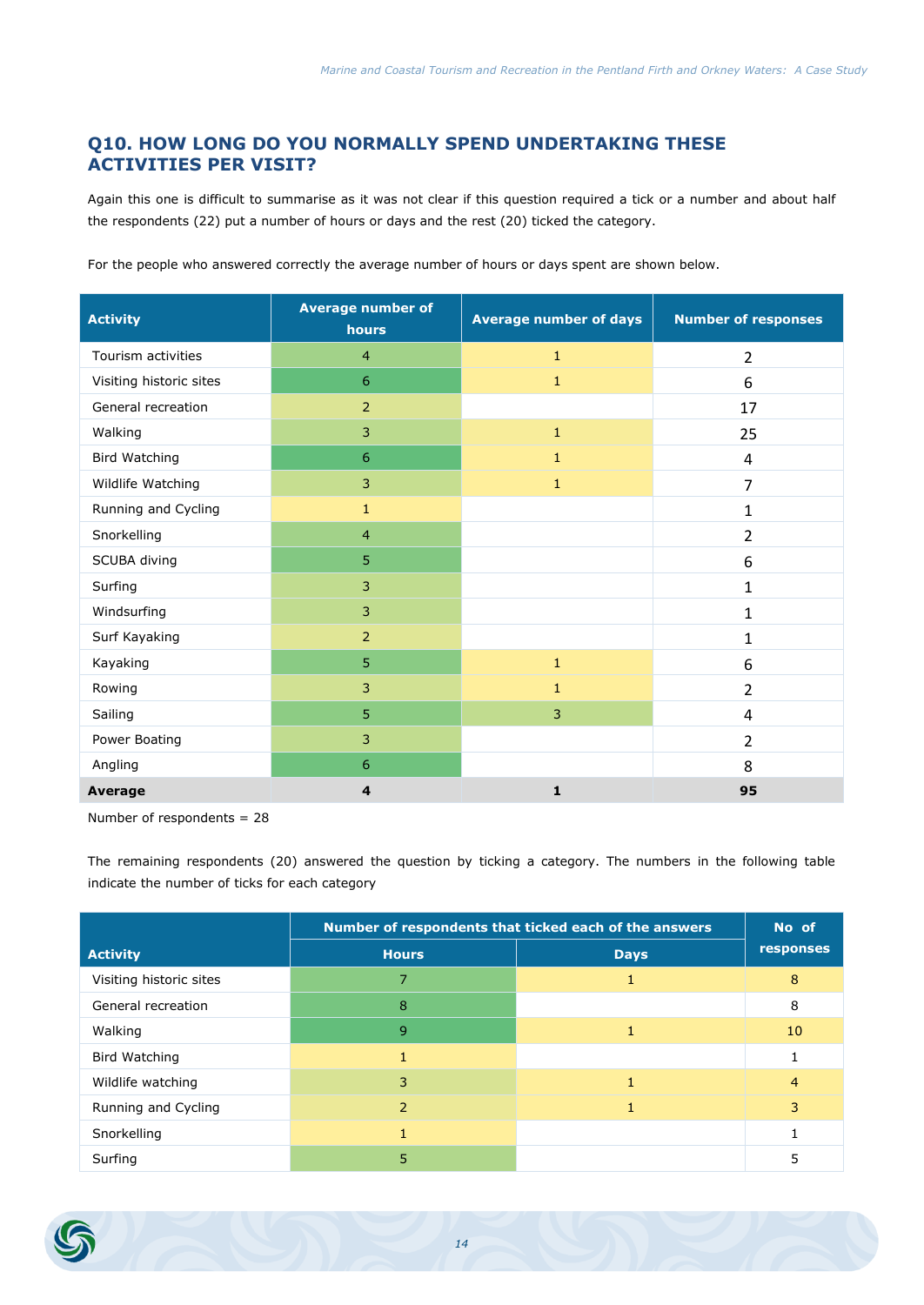|                           |                          | Number of respondents that ticked each of the answers | No of         |
|---------------------------|--------------------------|-------------------------------------------------------|---------------|
| <b>Activity</b>           | <b>Hours</b>             | <b>Days</b>                                           | responses     |
| Windsurfing               |                          |                                                       |               |
| Kayaking                  | $\overline{\phantom{a}}$ |                                                       | 3             |
| Sailing                   | 5                        | 2                                                     |               |
| Water skiing/wakeboarding |                          |                                                       |               |
| Angling                   | $\mathcal{P}$            |                                                       | $\mathcal{P}$ |
| <b>Total</b>              | 46                       | 8                                                     | 54            |
| Percentage                | 85                       | 15                                                    | 100           |

Number of respondents = 20

- Two respondents didn't answer this question
- Six respondents gave answers that were unclear
- Two respondents didn't note which activities they were referring to

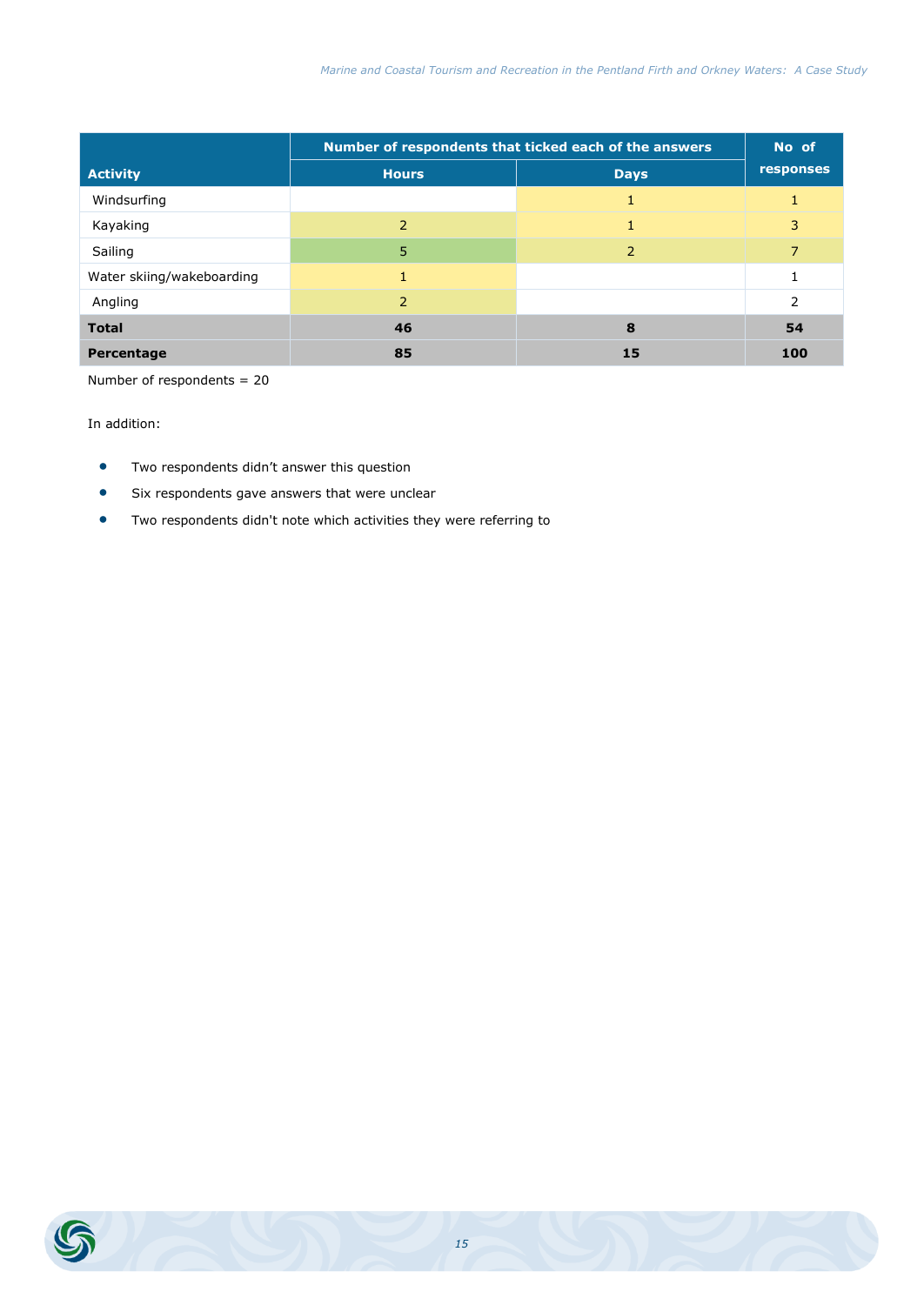# **Q11. WHICH THINGS COULD BE IMPROVED TO MAKE YOUR TRIPS EASIER OR MORE ENJOYABLE?**

The numbers in the following table indicate the number of respondents that ticked each of the answers for their chosen activities.

|                           |                | Number of respondents that ticked each of the answers |                           |                |                                    |                                 |                  |  |  |
|---------------------------|----------------|-------------------------------------------------------|---------------------------|----------------|------------------------------------|---------------------------------|------------------|--|--|
| <b>Activity</b>           | Transport      | Accommodation                                         | <b>Visitor facilities</b> | Parking        | Signage and on-site<br>information | On-line information<br>and apps | No of responses  |  |  |
| Tourism activities        |                |                                                       | $\mathbf{1}$              |                |                                    |                                 | $\overline{2}$   |  |  |
| Visiting historic sites   | $\overline{2}$ | $\mathbf 1$                                           | 3                         | $\overline{4}$ | $\mathbf{1}$                       | $\overline{4}$                  | 14               |  |  |
| General recreation        | 3              |                                                       | 5                         | $6\phantom{1}$ | 5                                  | $\overline{2}$                  | 25               |  |  |
| Walking                   | $\overline{6}$ | $\mathbf{1}$                                          | 6                         | $\overline{9}$ | $\overline{7}$                     | 8                               | 33               |  |  |
| <b>Bird Watching</b>      | $\mathbf{1}$   | $\mathbf{1}$                                          | 3                         | $\overline{3}$ | $\mathbf{1}$                       | 3                               | 6                |  |  |
| Wildlife Watching         | $\overline{2}$ | $\overline{2}$                                        | 3                         | $\overline{2}$ | $\mathbf{1}$                       | 3                               | 11               |  |  |
| Running and Cycling       | $\overline{2}$ |                                                       | $\mathbf{1}$              | $\mathbf{1}$   | $\mathbf{1}$                       | $\mathbf{1}$                    | $\overline{4}$   |  |  |
| Snorkelling               | $\mathbf{1}$   |                                                       | $\mathbf{1}$              |                |                                    |                                 | $\mathsf{3}$     |  |  |
| SCUBA diving              |                | $\mathbf{1}$                                          |                           | $\mathbf{1}$   |                                    | $\mathbf{1}$                    | $\boldsymbol{6}$ |  |  |
| Surfing                   |                |                                                       | $\overline{2}$            | $\overline{5}$ | $\overline{2}$                     | $\mathbf 1$                     | $\boldsymbol{6}$ |  |  |
| Windsurfing               |                |                                                       |                           | $\mathbf{1}$   |                                    | 2                               | $\overline{2}$   |  |  |
| Surf Kayaking             |                |                                                       |                           | $\mathbf{1}$   |                                    |                                 | $\mathbf{1}$     |  |  |
| Kayaking                  |                |                                                       | $\overline{2}$            | $\overline{4}$ | $\mathbf{1}$                       | 3                               | 8                |  |  |
| Rowing                    |                |                                                       | $\mathbf{1}$              |                | $\mathbf{1}$                       | 2                               | 2                |  |  |
| Sailing                   | $\mathbf 1$    | $\mathbf{1}$                                          | $\mathsf 3$               | $\overline{2}$ |                                    |                                 | 10               |  |  |
| Water skiing/wakeboarding |                |                                                       |                           | $\mathbf{1}$   |                                    |                                 | $\mathbf{1}$     |  |  |
| Power Boating             |                |                                                       |                           |                | $\mathbf{1}$                       |                                 | $\overline{2}$   |  |  |
| Angling                   |                |                                                       |                           | 3              |                                    | $\overline{2}$                  | 10               |  |  |
| <b>Total</b>              | 18             | $\overline{\mathbf{z}}$                               | 31                        | 43             | 21                                 | 32                              | 146              |  |  |
| Percentage                | 12%            | 5%                                                    | 21%                       | 29%            | 14%                                | 22%                             |                  |  |  |

Number of respondents = 46

- Ten respondents didn't answer this question
- Two respondents didn't note which activities they were referring to

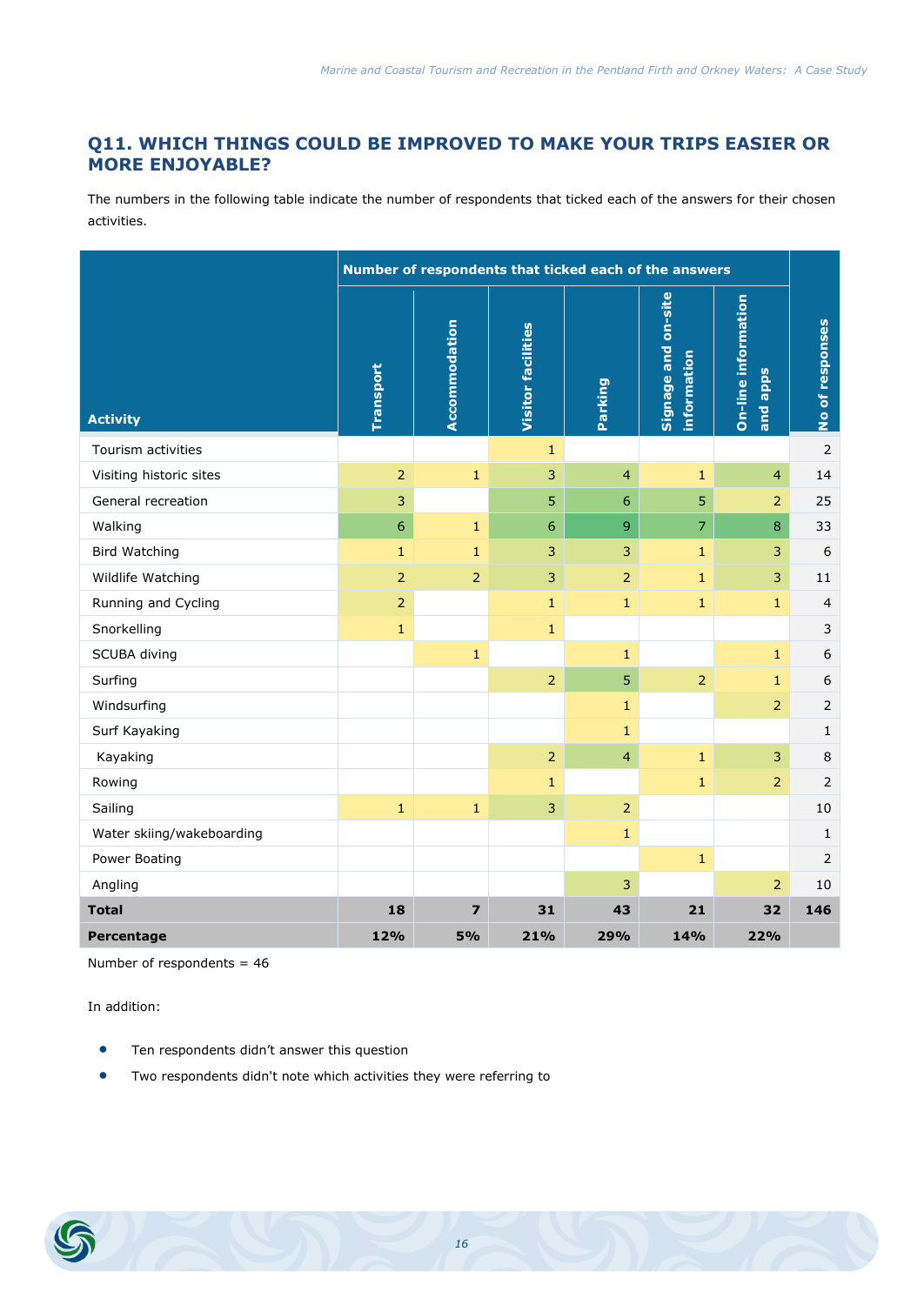Some respondents also noted that:

- Happy with resources already available
- For me nothing but I can see a need for signage + onsite info
- $\bullet$  Buses + toilet facility (open)
- Weather important. Wind direction & height of tide
- Harbour + marina facilities (slipways especially)
- Diving/Launch facilities on Shore (slipways + access steps)
- Weather
- **I** don't follow tracks just maps

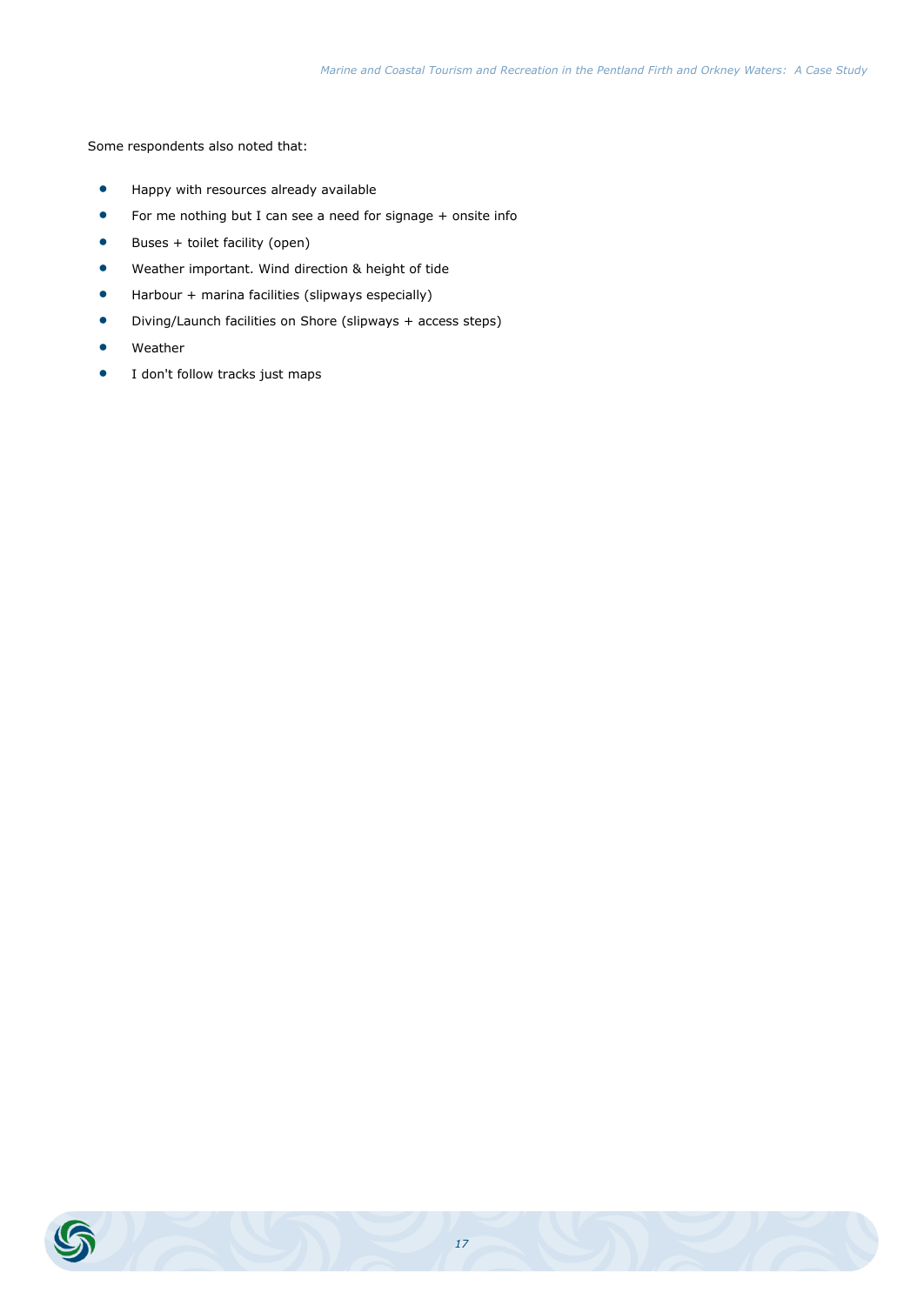# **Q12. HOW MUCH DID YOU SPEND DURING YOUR LAST TRIP TO THE COAST FOR THESE ACTIVITIES?**

The numbers in the following table indicate the average of all the responses given for each subcategory. Where no answer was given we assumed that this was a zero value although this is not necessarily what the respondent meant. It is possible that they were just not answering the question for that category.

|                             |           | <b>Average of responses</b> |      |               |                      |       |                                                     |                 |
|-----------------------------|-----------|-----------------------------|------|---------------|----------------------|-------|-----------------------------------------------------|-----------------|
| <b>Activity</b>             | Transport | Accommodation               | Food | Entrance fees | equipment<br>Hire of | Other | <b>Total of averages</b><br>activity<br>each<br>for | No of responses |
| Visiting historic sites     | £13       | £13                         | £10  | £4            | £0                   | £0    | £40                                                 | 11              |
| General recreation          | £1        | £1                          | £1   | £1            | £20                  | £0    | £23                                                 | 20              |
| Walking                     | £7        | £8                          | £8   | £0            | £0                   | £9    | £31                                                 | 26              |
| <b>Bird Watching</b>        | £11       | £0                          | £3   | £0            | £0                   | £13   | £26                                                 | $\overline{4}$  |
| Wildlife Watching           | £21       | £20                         | £17  | £0            | £0                   | £0    | £58                                                 | $\overline{7}$  |
| Running and Cycling         | £5        | £10                         | £10  | £0            | £0                   | £0    | £25                                                 | 3               |
| Snorkelling                 | £0        | £0                          | £0   | £0            | £0                   | £0    | £0                                                  | $\overline{2}$  |
| SCUBA diving                | £57       | £25                         | £26  | £0            | £0                   | £6    | £114                                                | $\mathbf 2$     |
| Surfing                     | £0        | £0                          | £0   | £0            | £0                   | £0    | £0                                                  | 5               |
| Windsurfing                 | £1        | £0                          | £0   | £0            | £0                   | £0    | £1                                                  | $\overline{2}$  |
| Surf Kayaking               | £5        | £0                          | £0   | £0            | £0                   | £0    | £5                                                  | $1\,$           |
| Kayaking                    | £61       | £14                         | £15  | £0            | £0                   | £65   | £155                                                | $\overline{7}$  |
| Rowing                      | £28       | £0                          | £5   | £0            | £1                   | £4    | £37                                                 | $\mathbf 2$     |
| Sailing                     | £0        | £0                          | £14  | £0            | £1                   | £0    | £16                                                 | $\overline{7}$  |
| Water skiing/wakeboarding   | £0        | £0                          | £0   | £0            | £0                   | £0    | £0                                                  | 1               |
| Angling                     | £1        | £6                          | £9   | £21           | £50                  | £0    | £88                                                 | 8               |
| <b>Average for category</b> | £13       | £6                          | £7   | £2            | £5                   | £6    | £618                                                | 108             |

Number of respondents = 42

Note: If they responded not applicable we assigned a value of £0 for that category

- **•** Twelve respondents didn't answer this question
- Two respondents put a tick instead of a value in the transport category
- Two respondents didn't note which activities they were referring to

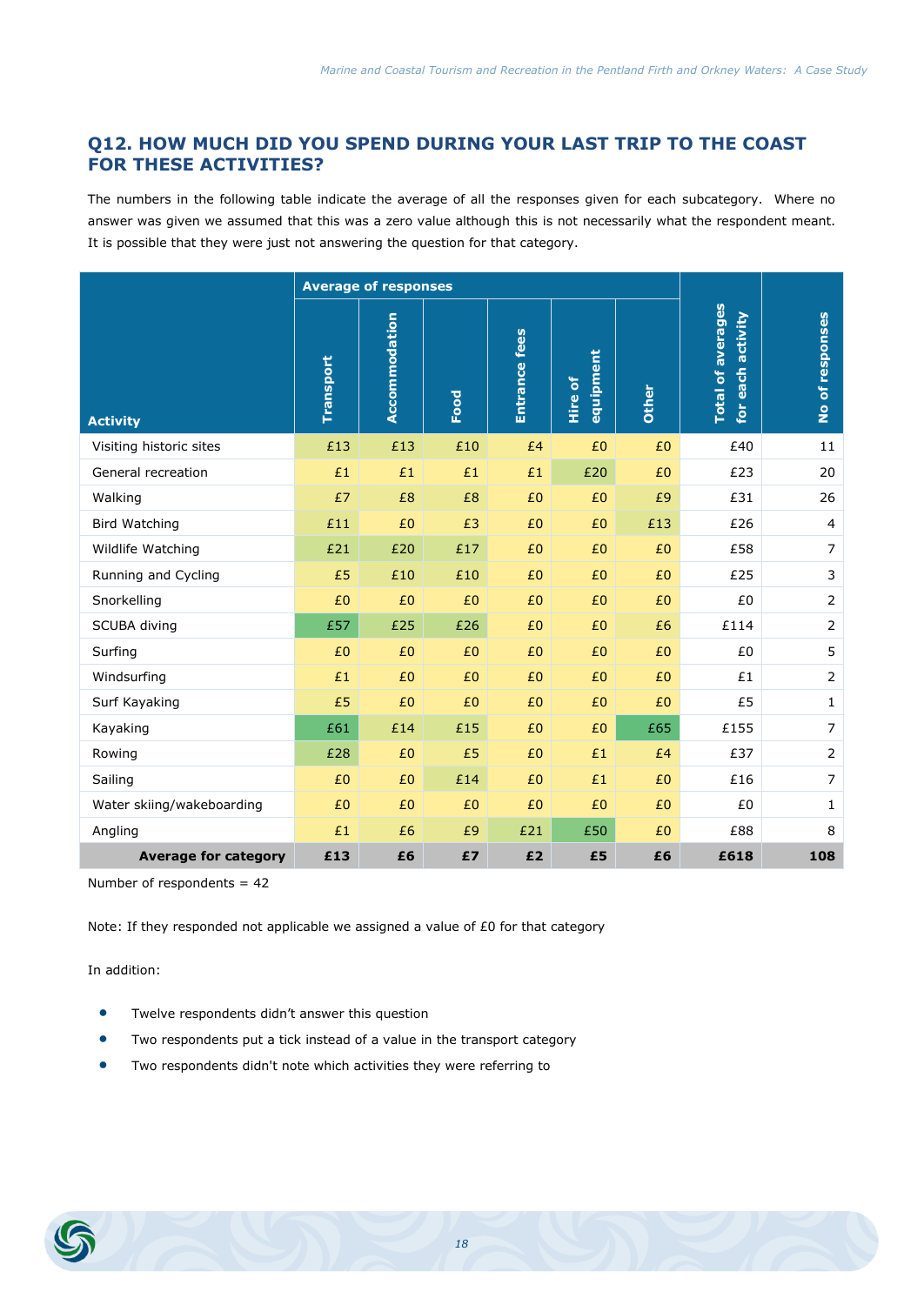#### **Q13. HOW MUCH DO YOU SPEND PER YEAR ON EACH OF THESE ACTIVITIES?**

The numbers in the following table indicate the average of all the response given for each subcategory. Where no answer was given we assumed that this was a zero value although this is not necessarily what the respondent meant. It is possible that they were just not answering the question for that category.

|                           |                         | <b>Average of responses</b>                 |                                  |                                       |                         |                                                  |                  |
|---------------------------|-------------------------|---------------------------------------------|----------------------------------|---------------------------------------|-------------------------|--------------------------------------------------|------------------|
| <b>Activity</b>           | Average of<br>Equipment | <mark>៦</mark><br>Average<br><b>Storage</b> | Memberships<br><b>Average of</b> | <b>Average of</b><br><b>Insurance</b> | <b>Average of Other</b> | <b>Total of averages for</b><br>activity<br>each | No of responses  |
| Visiting historic sites   | £0                      | £0                                          | £21                              | £0                                    | £0                      | £21                                              | 9                |
| General recreation        | £64                     | £11                                         | £3                               | £0                                    | £1                      | £79                                              | 19               |
| Walking                   | £44                     | £2                                          | £4                               | £2                                    | £0                      | £51                                              | 25               |
| <b>Bird Watching</b>      | £0                      | £0                                          | £10                              | £0                                    | £0                      | £10                                              | $\overline{4}$   |
| Wildlife Watching         | £44                     | £0                                          | £0                               | £0                                    | £0                      | £44                                              | 9                |
| Running and Cycling       | £50                     | £0                                          | £0                               | £0                                    | £0                      | £50                                              | $\mathsf 3$      |
| Snorkelling               | £73                     | £0                                          | £0                               | £0                                    | £0                      | £73                                              | 3                |
| SCUBA diving              | £833                    | £0                                          | £93                              | £0                                    | £100                    | £1,027                                           | $\mathsf 3$      |
| Surfing                   | £180                    | £0                                          | £4                               | £0                                    | £220                    | £404                                             | 5                |
| Windsurfing               | £500                    | £0                                          | £0                               | £75                                   | £0                      | £575                                             | $\overline{2}$   |
| Surf Kayaking             | £1,000                  | £0                                          | £75                              | £200                                  | £0                      | £1,275                                           | 1                |
| Kayaking                  | £433                    | £0                                          | £50                              | £37                                   | £0                      | £520                                             | $\boldsymbol{6}$ |
| Rowing                    | £0                      | £0                                          | £13                              | £0                                    | £13                     | £25                                              | $\overline{2}$   |
| Sailing                   | £1,005                  | £150                                        | £284                             | £325                                  | £0                      | £1,764                                           | 8                |
| Water skiing/wakeboarding | £0                      | £0                                          | £0                               | £0                                    | £0                      | £0                                               | $\mathbf{1}$     |
| Power Boating             | £1,000                  | £0                                          | £0                               | £0                                    | £0                      | £1,000                                           | 1                |
| Angling                   | £211                    | £0                                          | £20                              | £111                                  | £444                    | £787                                             | 9                |
| <b>Average</b>            | £320                    | £10                                         | £34                              | £44                                   | £46                     | £453                                             | 110              |

Number of respondents = 42

- Twelve respondents didn't answer this question
- Two respondents didn't note which activities they were referring to
- **•** Two ticked the categories instead of giving a value

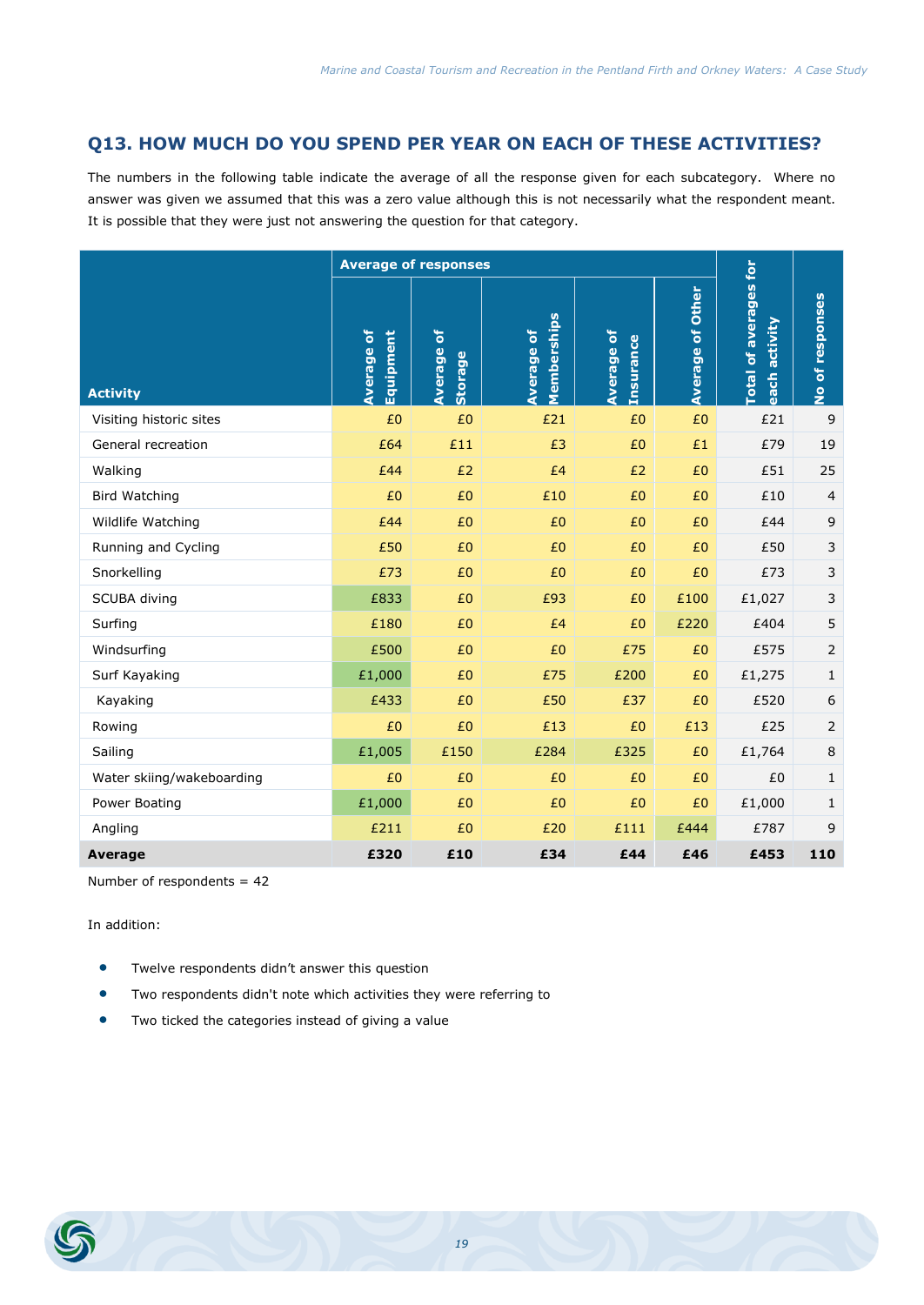# **Q14. ARE YOU SPENDING MORE, THE SAME, OR LESS ON THESE ACTIVITIES THAN IN PREVIOUS YEARS?**

The numbers in the following table indicate the number of respondents that ticked each of the answers for their chosen activities.

| <b>Activity</b>           | More           | Same           | Less           | Not applicable | responses<br>No of |
|---------------------------|----------------|----------------|----------------|----------------|--------------------|
| Tourism activities        |                |                |                |                | $\pmb{0}$          |
| Visiting historic sites   | $\mathbf 1$    | 5              | $\overline{2}$ | $\mathbf{1}$   | 9                  |
| General recreation        | $\overline{3}$ | 13             |                | 3              | 19                 |
| Walking                   | $\overline{4}$ | 15             | $\overline{2}$ | 5              | 26                 |
| <b>Bird Watching</b>      | $\overline{2}$ | $\overline{2}$ |                | $\overline{2}$ | 6                  |
| Wildlife Watching         | $\overline{4}$ |                |                | $\overline{5}$ | $\overline{9}$     |
| Running and Cycling       |                | $\overline{4}$ |                |                | $\overline{4}$     |
| Snorkelling               |                | $\mathbf{1}$   | $\overline{2}$ |                | 3                  |
| SCUBA diving              | $\mathbf{1}$   | $\overline{2}$ | $\mathbf{1}$   |                | $\overline{4}$     |
| Surfing                   |                | $\overline{4}$ | $\mathbf{1}$   | $\mathbf{1}$   | 6                  |
| Windsurfing               | $\mathbf 1$    | $\mathbf{1}$   |                |                | $\overline{2}$     |
| Surf Kayaking             |                | $\mathbf{1}$   |                |                | $1\,$              |
| Kayaking                  |                | $\overline{4}$ | $\mathbf{1}$   |                | 5                  |
| Rowing                    | $\mathbf 1$    | $\mathbf{1}$   |                |                | $\overline{2}$     |
| Sailing                   | $\overline{3}$ | $\overline{4}$ | $\overline{2}$ |                | $\mathsf 9$        |
| Water skiing/wakeboarding |                | $\mathbf{1}$   |                |                | $\mathbf{1}$       |
| Power Boating             |                | $\overline{2}$ |                |                | $\overline{2}$     |
| Angling                   | $\mathbf{1}$   | 7              |                | 3              | 11                 |
| <b>Total</b>              | 21             | 67             | 11             | 20             | 119                |
| Percentage                | 18%            | 56%            | 9%             | 17%            |                    |

Number of respondents = 50

In addition:

- Six respondents didn't answer this question
- Two respondents didn't note which activities they were referring to

Reasons for spending more:

- **•** more active, upgrade equipment, cost increasing
- Recently taken up sailing
- increase in incomes

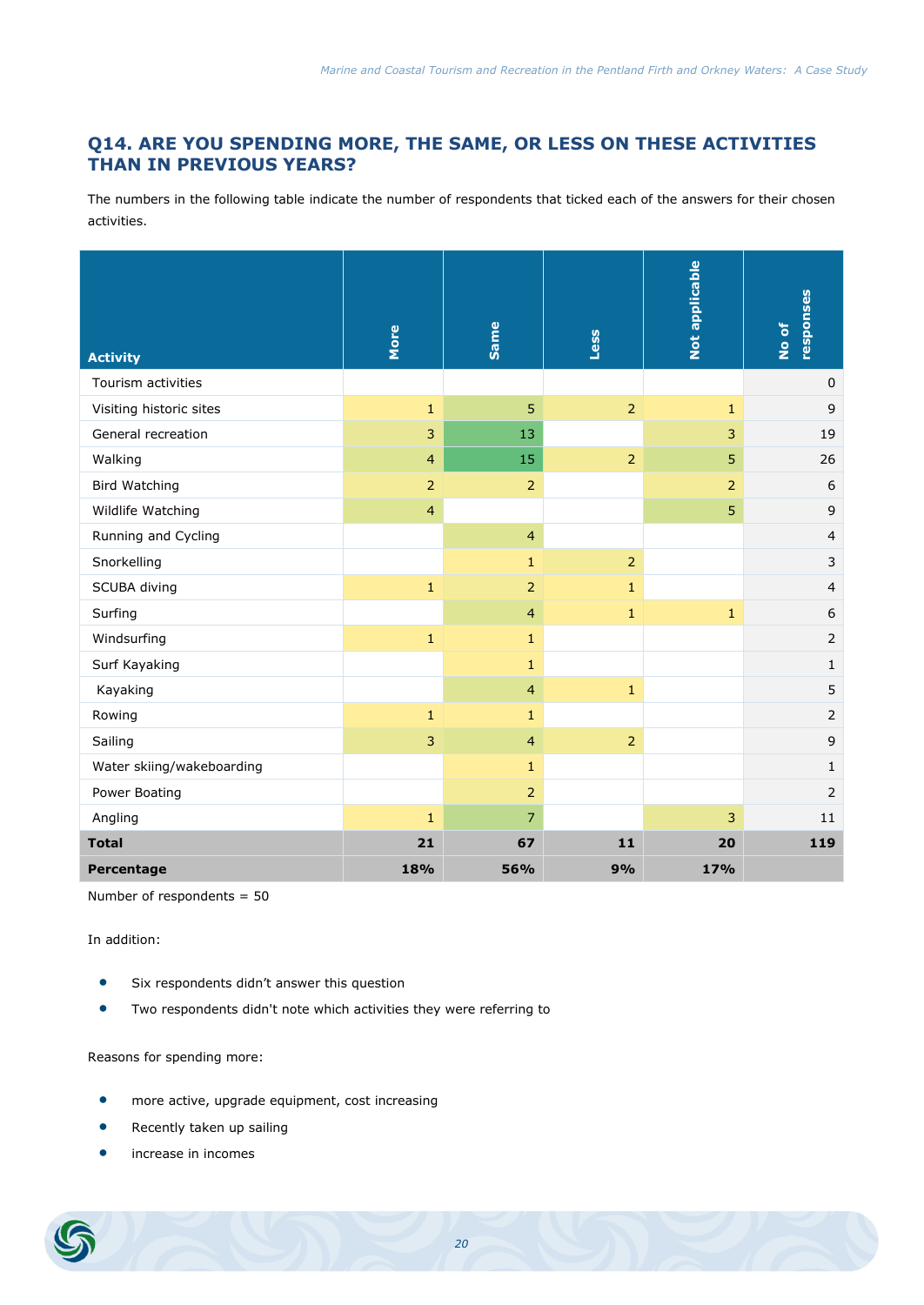- Cost of fuel has risen
- **•** Increased awareness of health
- More time spent with Art work
- Higher fuel costs for short drives put cost up slightly

Two respondents wrote something presumably about why they spent less but it was not clear which activity they were referring to unless they specified.

- **•** Family commitments have restricted opportunities
- Parenthood, Business responsibilities

#### Others said they spent less because:

- Doing less racing but more cruising which is increasingly expensive mooring fees+ boat maintenance.
- **•** Family commitments have restricted opportunities
- **•** Parenthood, Business responsibilities
- have purchased all necessary equipment (most)
- **•** Buy equipment. No more spending
- Less active as seen all local sites many times
- Maintenance of equipment cheaper than initial buying so costs go down
- Not so fit now.
- Only go to a few familiar sites.

Of the people who gave a reason for spending the same these were:

- More locations
- Maintenance of equipment cheaper than initial buying so costs go down
- Using open, free access area (fuel cost higher)
- Entrance fees if paying to access Historic Scotland Sites

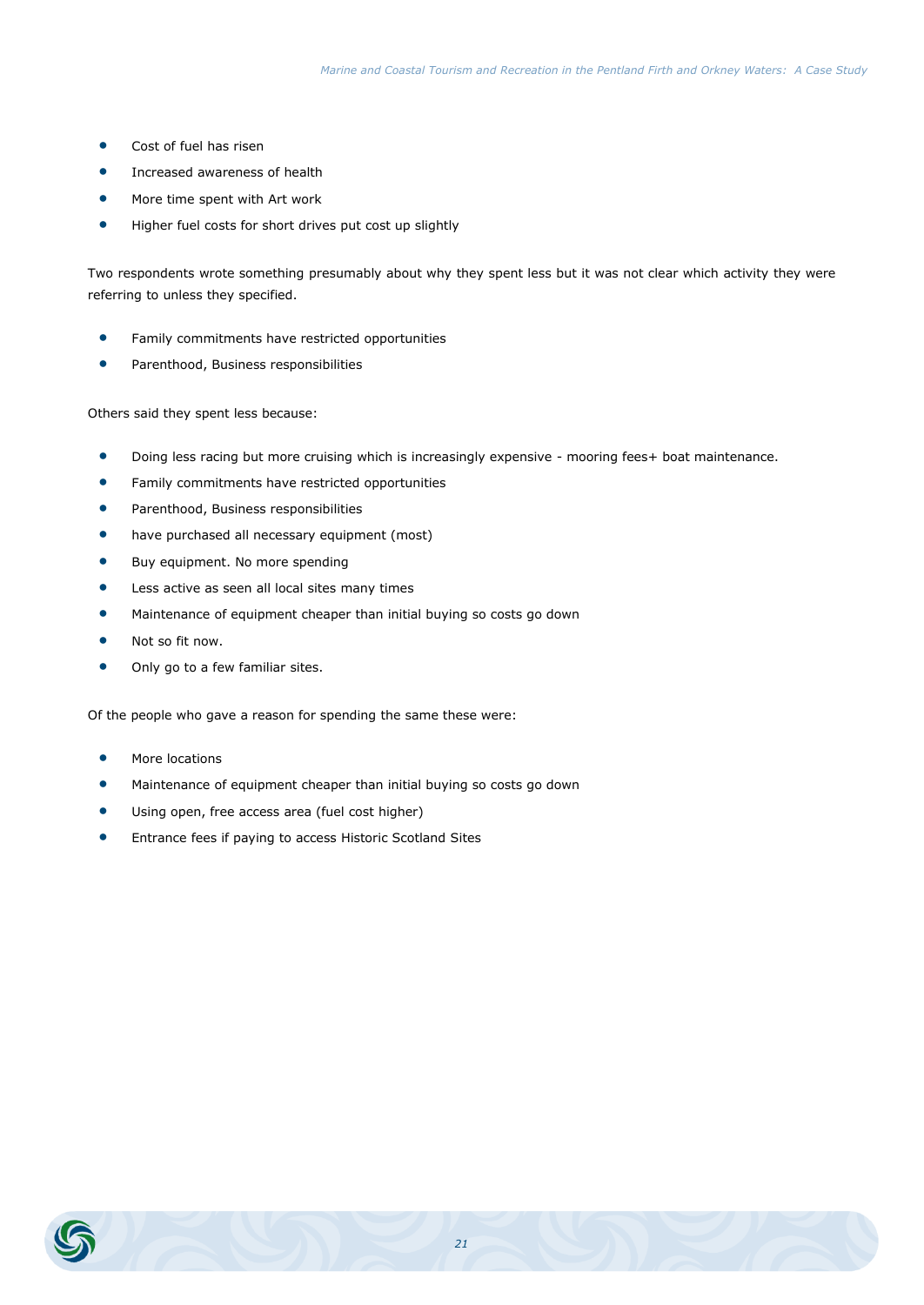This section of the questionnaire Q15-19 is entitled 'About your last trip to the coast' however it appears it was not clear to some of the respondents that they should answer only about their last trip to the coast for Q17, Q18 and perhaps Q19 as they gave multiple answers to the questions although it is possible that they used more than one type of accommodation for example.



# **Q15. WHICH ACTIVITY (IES) DID YOU UNDERTAKE DURING THE LAST VISIT YOU MADE TO THE COAST LASTING 3 HOURS OR LONGER?**

Number of respondents = 55

Three respondents didn't answer this question

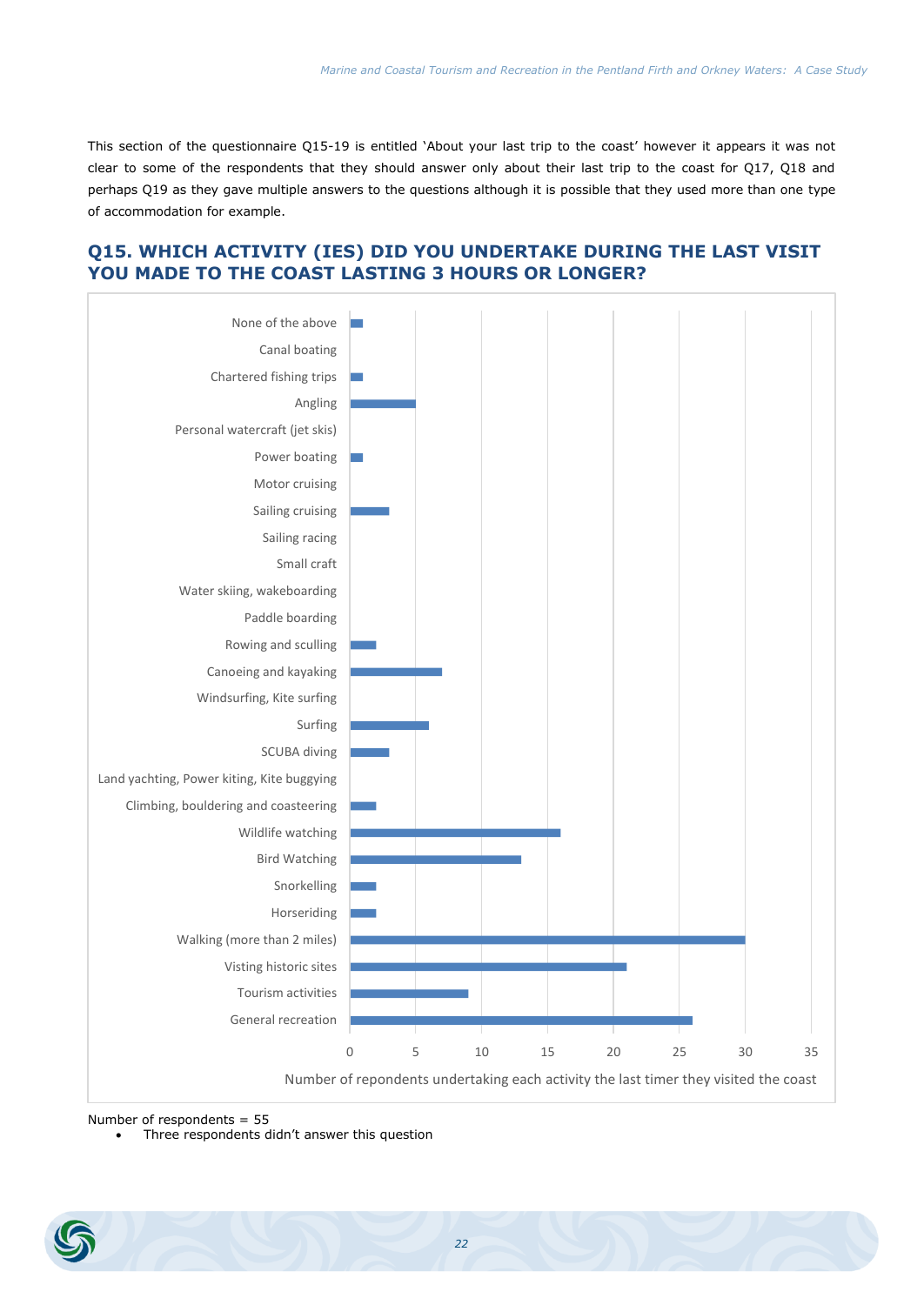There were a number of additional activities suggested by respondents, as shown in the table below.

| <b>Suggestion</b> | Included in category or excluded |
|-------------------|----------------------------------|
| Sight seeing      | <b>General Recreation</b>        |
| Wildlife JO'G     | Wildlife watching                |
| Photography       | <b>General Recreation</b>        |
| Wild Engraving    | <b>General Recreation</b>        |

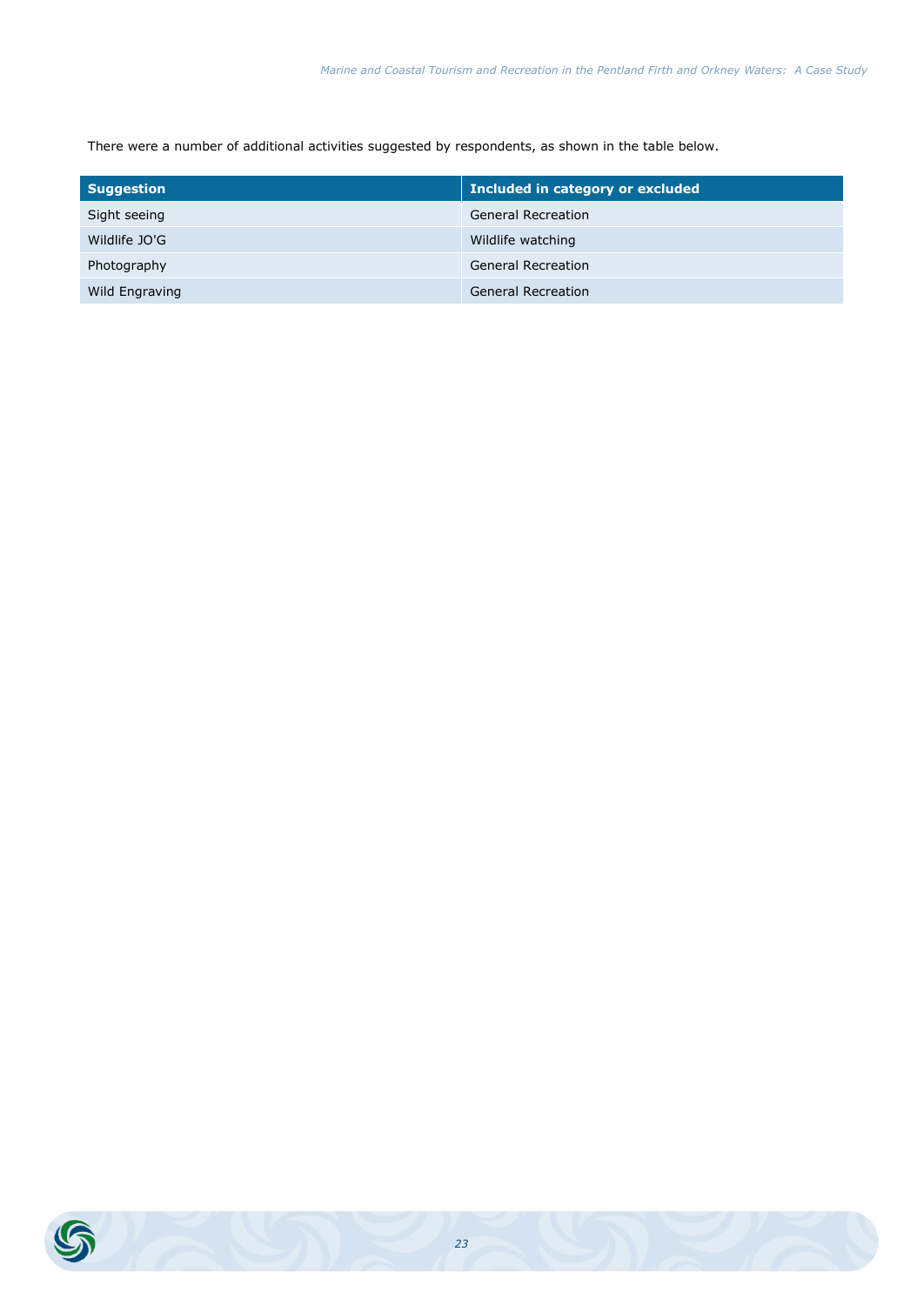

# **Q16. HOW LONG WAS YOUR VISIT?**

Number of respondents = 51

Seven respondents didn't answer this question

|                             | Day trip                   |               | Short break (up to 3<br>nights away) |               | Long break (more than 3<br>nights away) | <b>Total</b>  |    |
|-----------------------------|----------------------------|---------------|--------------------------------------|---------------|-----------------------------------------|---------------|----|
|                             | No. of<br><b>responses</b> | $\frac{9}{6}$ | No. of<br><b>responses</b>           | $\frac{9}{6}$ | <b>No. of responses</b>                 | $\frac{9}{6}$ |    |
| Caithness and<br>Sutherland | 16                         | 31%           | 3                                    | 6%            |                                         | 2%            | 20 |
| Orkney                      | 25                         | 49%           | 2                                    | 4%            | 4                                       | 8%            | 31 |
| <b>Total</b>                | 41                         | 80%           | 5                                    | 10%           | 5                                       | 10%           | 51 |

Number of respondents = 51

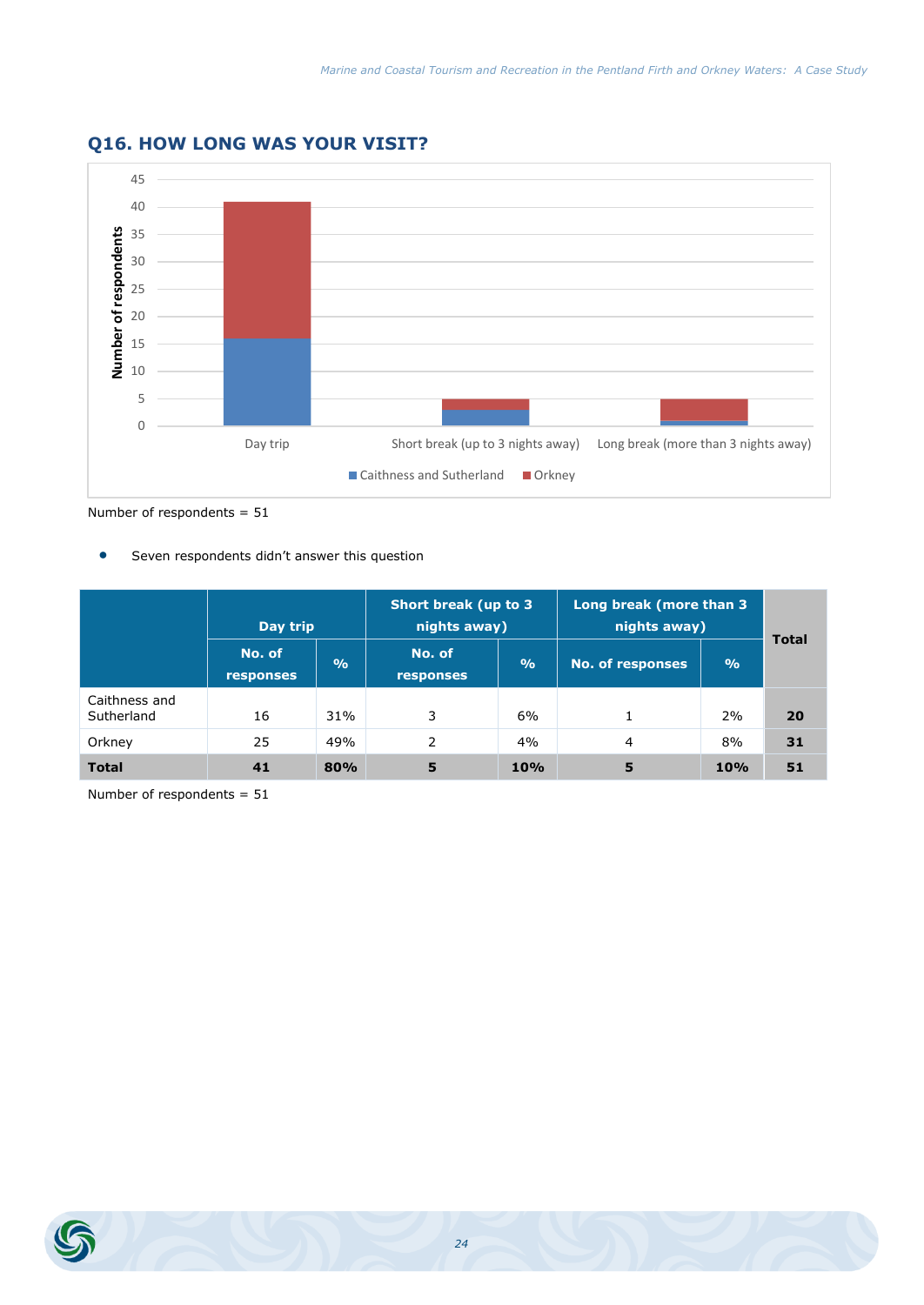# **Q17. WHAT KIND OF ACCOMMODATION DID YOU USE?**

Several people ticked more than one category for this question even though the question is just about their last trip to the coast.



Number of respondents = 46

Twelve respondents didn't answer this question

|                             | % of responses                                                          |            |                                              |                       |                          |                                     |                                                                                                          |                       |                                           |                                              |              |
|-----------------------------|-------------------------------------------------------------------------|------------|----------------------------------------------|-----------------------|--------------------------|-------------------------------------|----------------------------------------------------------------------------------------------------------|-----------------------|-------------------------------------------|----------------------------------------------|--------------|
|                             | <b>Pa</b><br>$\mathbf{p}$<br>$\bullet$<br>Έ<br>c<br>╘<br>Ved<br>$\circ$ | otel<br>Ŧ. | <b>Breakfast</b><br>겯<br><b>ID</b><br>ᄝ<br>m | tering<br>Self-<br>ß. | bunkhouse<br>ŏ<br>Hostel | Ξ<br>g<br><b>Static</b><br>g<br>ក្ល | <u>nev</u><br>$\overleftarrow{\mathbf{o}}$<br>campery<br>van<br>leg<br><u>i</u> our<br>cara <sup>®</sup> | ந<br>a.<br>Ini<br>Cam | $\sigma$<br>board<br>فتله<br>ී<br>ဒ်<br>ó | friends<br>amily<br>u.<br>Nith<br><b>Due</b> | <b>Total</b> |
| Caithness and<br>Sutherland | 21%                                                                     | $0\%$      | 2%                                           | 2%                    | 4%                       | $0\%$                               | 2%                                                                                                       | 2%                    | 2%                                        | 2%                                           | 37%          |
| Orkney                      | 42%                                                                     | 2%         | 2%                                           | 2%                    | 2%                       | $0\%$                               | $0\%$                                                                                                    | 4%                    | 6%                                        | 4%                                           | 63%          |
| <b>Total</b>                | 63%                                                                     | 2%         | 4%                                           | 4%                    | 6%                       | 0%                                  | 2%                                                                                                       | 6%                    | 8%                                        | 6%                                           | 100%         |

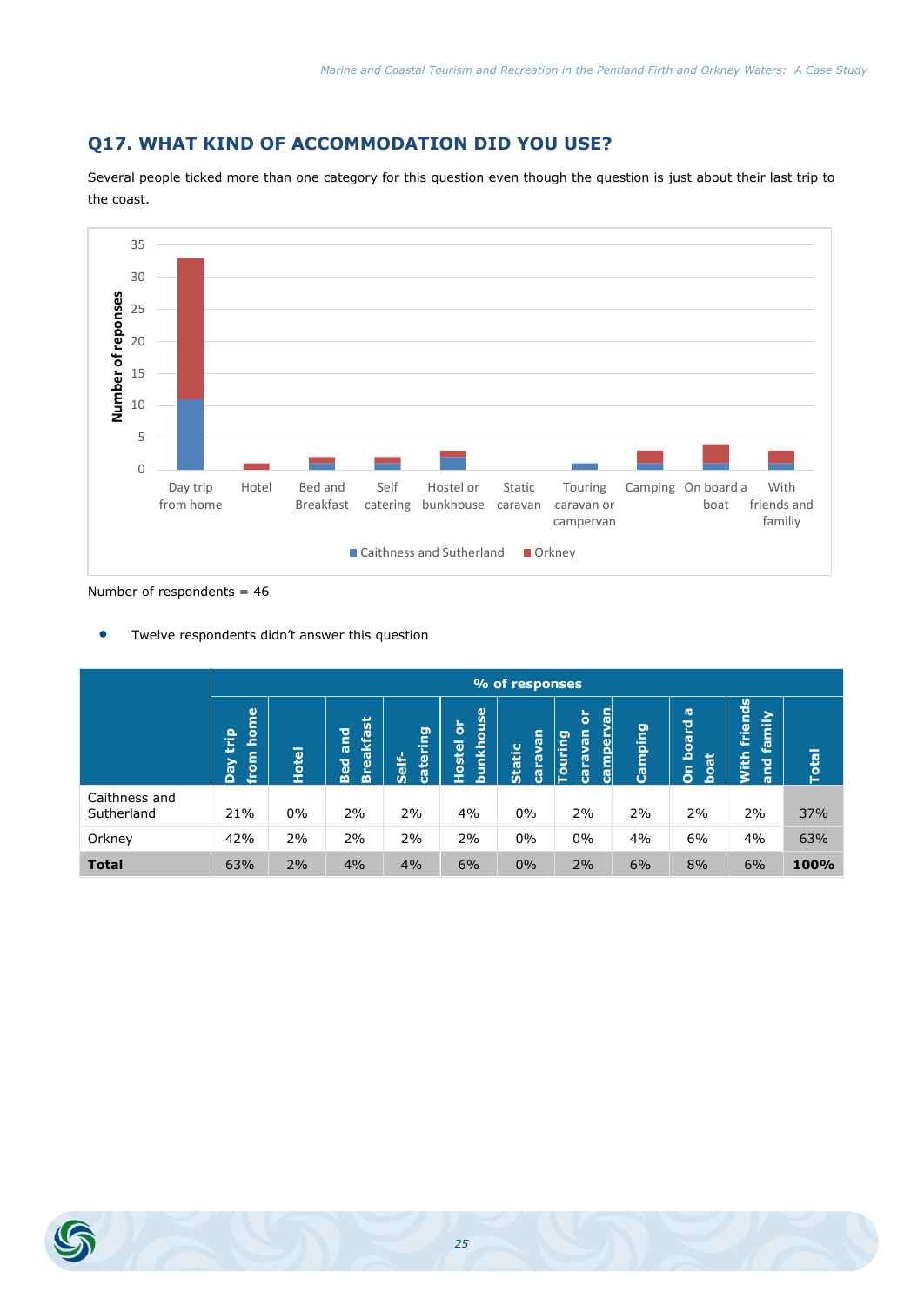# **Q18. WHO WAS WITH YOU?**

Many people ticked more than one category for this question even though the question is just about their last trip to the coast. It appears they most people were just answering about who they might go to the coast with. We have added up each of the ticks for each of the categories.



Number of respondents = 57

One respondent didn't answer this question

|                          |              | No of responses |        |                |                 |                                                                      |                                  |              |  |  |
|--------------------------|--------------|-----------------|--------|----------------|-----------------|----------------------------------------------------------------------|----------------------------------|--------------|--|--|
| <b>Region</b>            | <b>Alone</b> | Partner         | Family | <b>Friends</b> | members<br>Club | members<br><b><u>Diganised</u></b><br>Other<br><u>ie</u><br>$\delta$ | please<br><b>specif</b><br>Other | <b>Total</b> |  |  |
| Caithness and Sutherland | 7            | $\overline{4}$  | 1      | 8              | 6               | 3                                                                    |                                  | 29           |  |  |
| Orkney                   | 3            | 8               | 13     | 10             | 9               | $\mathbf{1}$                                                         |                                  | 44           |  |  |
| <b>Total</b>             | 10           | 12              | 14     | 18             | 15              | 4                                                                    | $\bf{0}$                         | 71           |  |  |

|                          | % of responses |         |        |                |                 |                                                                                         |                                    |              |
|--------------------------|----------------|---------|--------|----------------|-----------------|-----------------------------------------------------------------------------------------|------------------------------------|--------------|
| <b>Region</b>            | Alone          | Partner | Family | <b>Friends</b> | members<br>Club | members<br><b>organised</b><br>Other<br>c<br><b>rg</b><br>$\mathbf{a}$<br>Έ<br>$\delta$ | (please<br><b>Specify</b><br>Other | <b>Total</b> |
| Caithness and Sutherland | 10%            | 5%      | $1\%$  | 11%            | 8%              | 4%                                                                                      | $0\%$                              | 40%          |
| Orkney                   | 4%             | 11%     | 18%    | 14%            | 12%             | $1\%$                                                                                   | $0\%$                              | 60%          |
| <b>Total</b>             | 14%            | 16%     | 19%    | 25%            | 21%             | 5%                                                                                      | 0%                                 | 100%         |

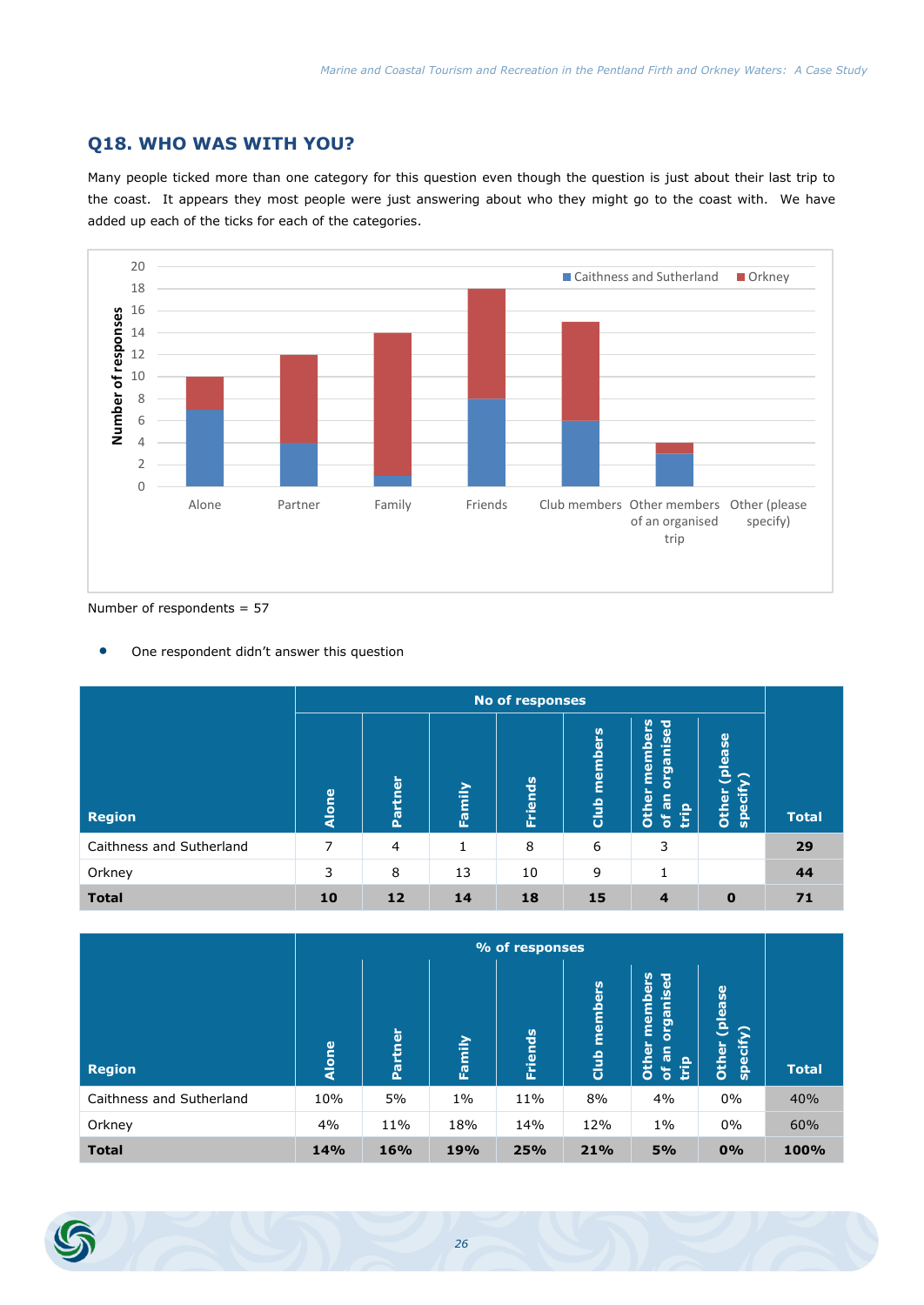#### **Q19. HOW MANY PEOPLE WERE IN YOUR PARTY?**

This question is difficult to summarise as it appears that most people misunderstood the question. They either ticked a box or more often they read the number indicated above the box as a 'number of people' rather than an age range as most people ticked the 0-4 box. For the questionnaire where we were able to verify the answer (only those questionnaires from the internal trials) this seemed to be the case. It was not possible to do this with all the questionnaires, but it seems likely that the majority of the rest misread the question rather than there being a high percentage of people going to the coast with under 4s. For this reason we have not tried to analyse the results as the results are unlikely to reflect reality.

#### **Q20. IF YOU LIVE OUTSIDE SCOTLAND, HOW MANY TIMES HAVE YOU VISITED THE SCOTTISH COAST?**

NA all the respondents so far live in Scotland.

# **Q21. IF YOU LIVE OUTSIDE SCOTLAND, HOW LIKELY IS IT THAT YOU WILL VISIT AGAIN?**

NA all the respondents so far live in Scotland.

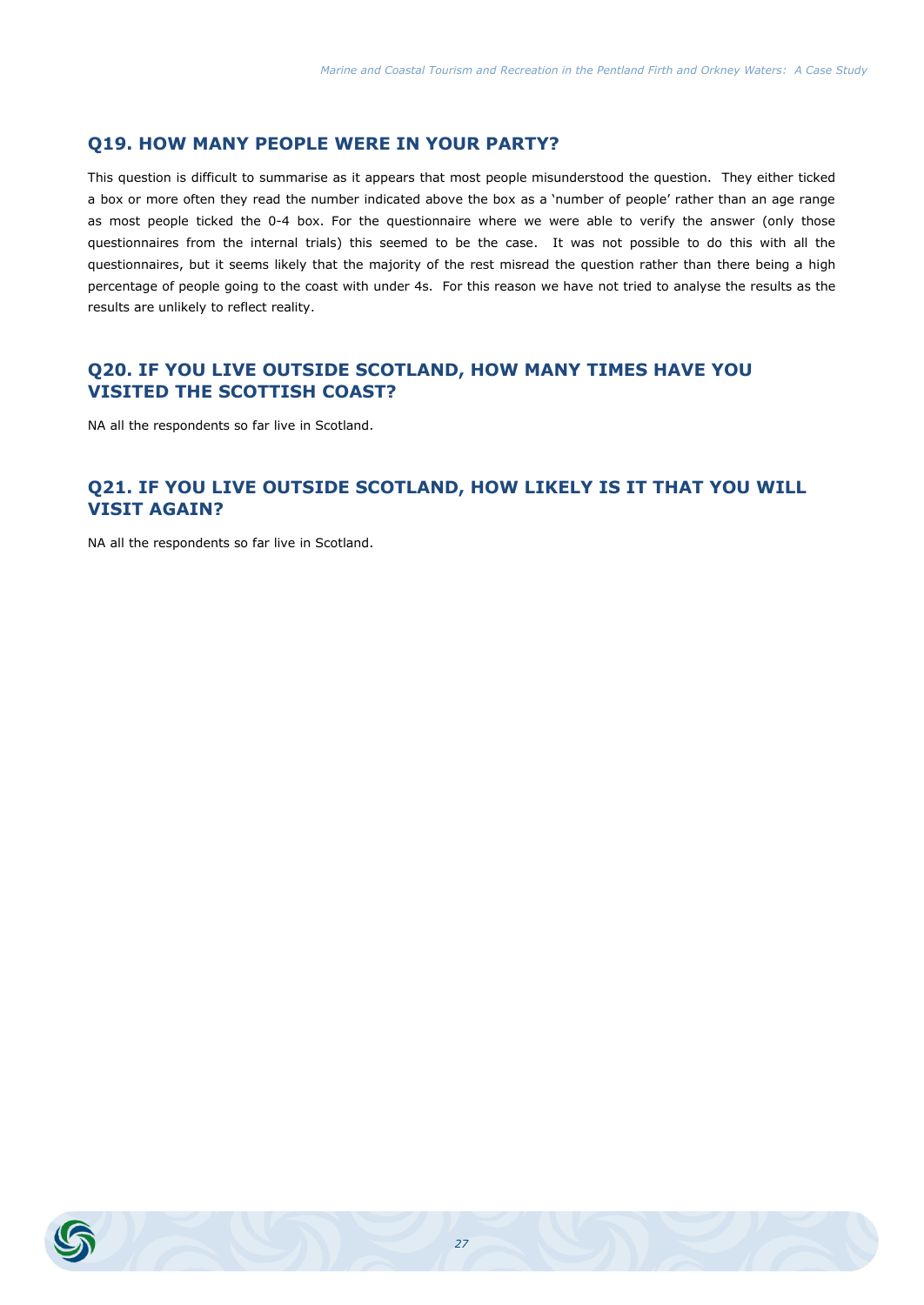# **Q22. ARE YOU AWARE OF ANY CODES OF CONDUCT RELATING TO THE RECREATION ACTIVITIES YOU UNDERTAKE AROUND THE SCOTTISH COAST?**



Number of respondents = 52

Six respondents didn't answer this question

|       | Yes:                    |     | <b>Partial</b>          |     | No                      |                |
|-------|-------------------------|-----|-------------------------|-----|-------------------------|----------------|
|       | <b>No. of responses</b> | 9/6 | <b>No. of responses</b> | 9/6 | <b>No. of responses</b> | $\frac{10}{6}$ |
| Total | 37                      | 71% |                         | 17% |                         | 12%            |

Respondents were asked to list any codes of conduct they are aware of. Responses are listed in the table below.

| <b>Code of conduct</b>                                                                                              | <b>Number of respondents</b> |
|---------------------------------------------------------------------------------------------------------------------|------------------------------|
| SMWWC (Scottish Marine Wildlife Watching Code)                                                                      | 2                            |
| Awareness of breeding season for wildlife                                                                           | 1                            |
| Dog Fouling (Scotland) Act 2003                                                                                     | 2                            |
| New Initiative - Pick up 3 pieces - to encourage visitors to clean up marine litter into<br>specially provided bins | 1                            |
| Scottish outdoor access code / Countryside Code                                                                     | 29                           |
| Public access to military areas                                                                                     | 1                            |
| <b>Fishing Regulations</b>                                                                                          | 1                            |
| IMO (International Maritime Organisation) rules for vessels at sea                                                  | 1                            |
| Local kayak clubs codes of conduct relating to environment                                                          |                              |
| Scottish Canoe Association Codes of Good Practice                                                                   | 1                            |
| ScotSAC Land access guidance                                                                                        | 2                            |
| Convention on the International Regulations for Preventing Collisions at Sea, 1972<br>(COLREGS)                     | 2                            |
| Various laws + rules governing sailing etc                                                                          | 1                            |
| Sea swimming - caution and common sense                                                                             |                              |

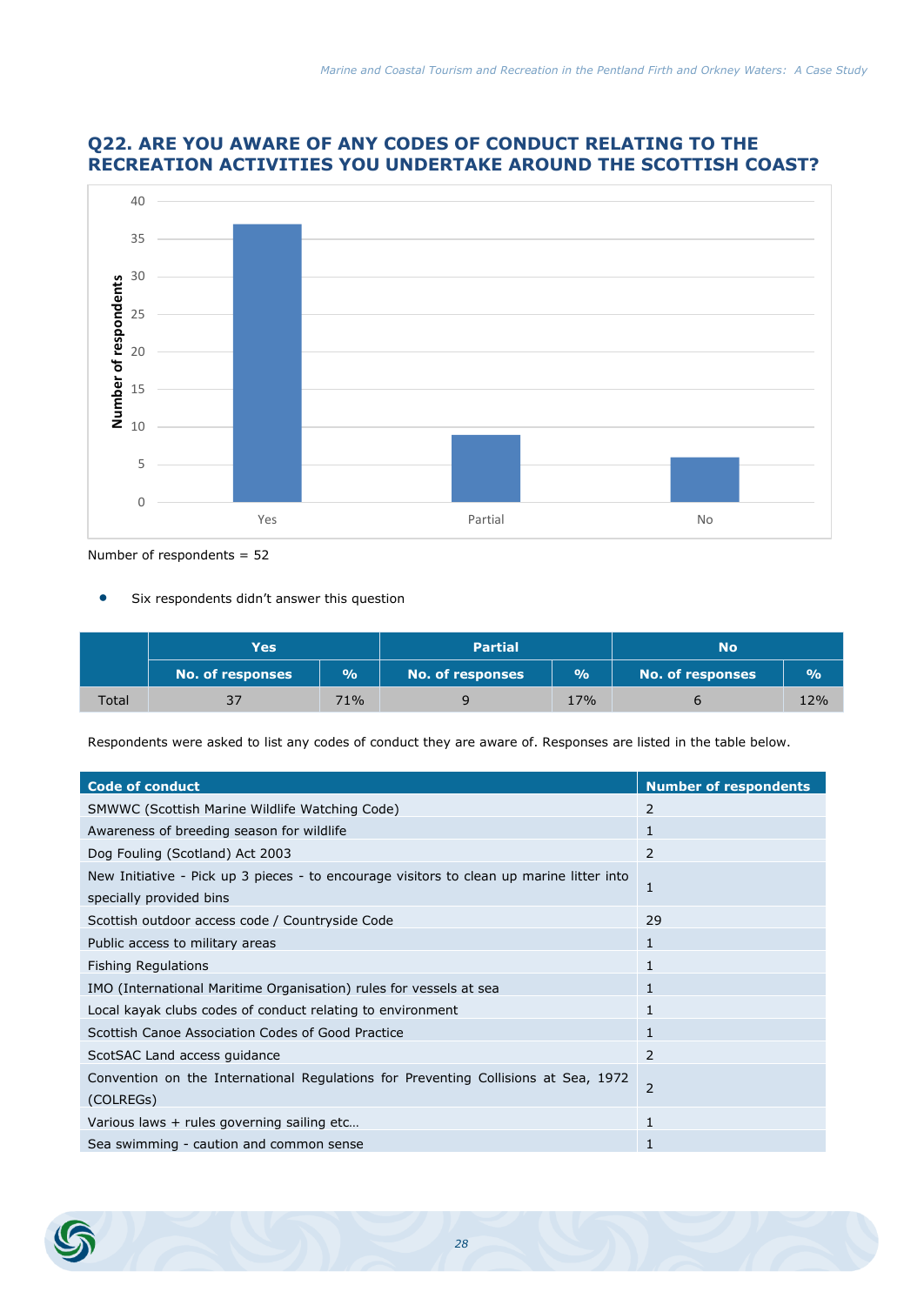

#### **Q23. ARE YOU A MEMBER OF A CLUB WHICH SUPPORTS YOUR CHOSEN RECREATION ACTIVITY?**

Number of respondents = 51

Seven respondents didn't answer this question

|       | <b>Yes</b>              |           | No               |               |  |
|-------|-------------------------|-----------|------------------|---------------|--|
|       | <b>No. of responses</b> | <b>Vo</b> | No. of responses | $\frac{0}{0}$ |  |
| Total |                         | 61%       | 20               | 39%           |  |

Respondents were asked to list the activities for which they are a club member. Some listed the activity, some listed the club others listed their position in the club.

- **•** Caithness dive club, Caithness Broch project
- Chairman
- Coach. Lead trips of club members
- Dearness Small Boat Owners Association, various nautical activities
- **•** Dunnet Head Fishing club, SOC
- Kayak
- Orkney Field Club, Scottish Ornithological Society
- **•** Orkney Sailing Club
- Orkney Trout Fishing Association, Fly fishing, Environment Subcommittee Habitat and Wild Fish Conservation
- **•** Ramblers, Bag the Bruck
- Rowing, swimming
- **•** Sailing
- Sailing club
- Sailing club, Sports club (local gym)

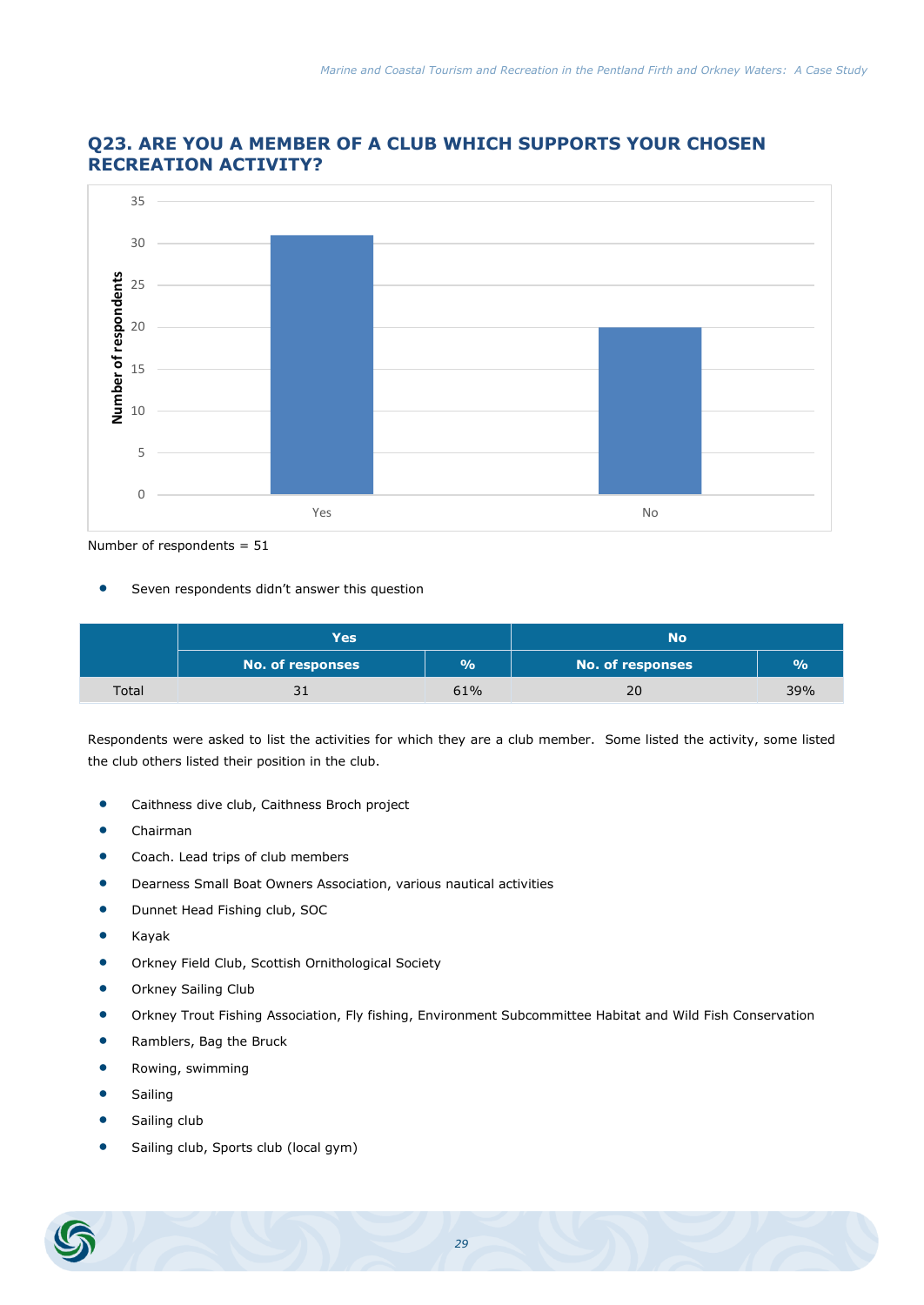- **•** Scottish Surfing Federation (SSF)
- Scuba, wildlife and Botany, recording of wildlife
- **•** Sea Angling
- **•** Sea Kayaking
- **•** Surfing
- **•** Walking
- Yacht racing and cruising
- **•** Rambling
- Orkney Polar Bear Club (Sea swimming)
- **•** Caithness dive club
- **•** Scuba Diving & Power boating
- **•** Inverness Sea Kayak Club
- Scuba, Sea Kayak

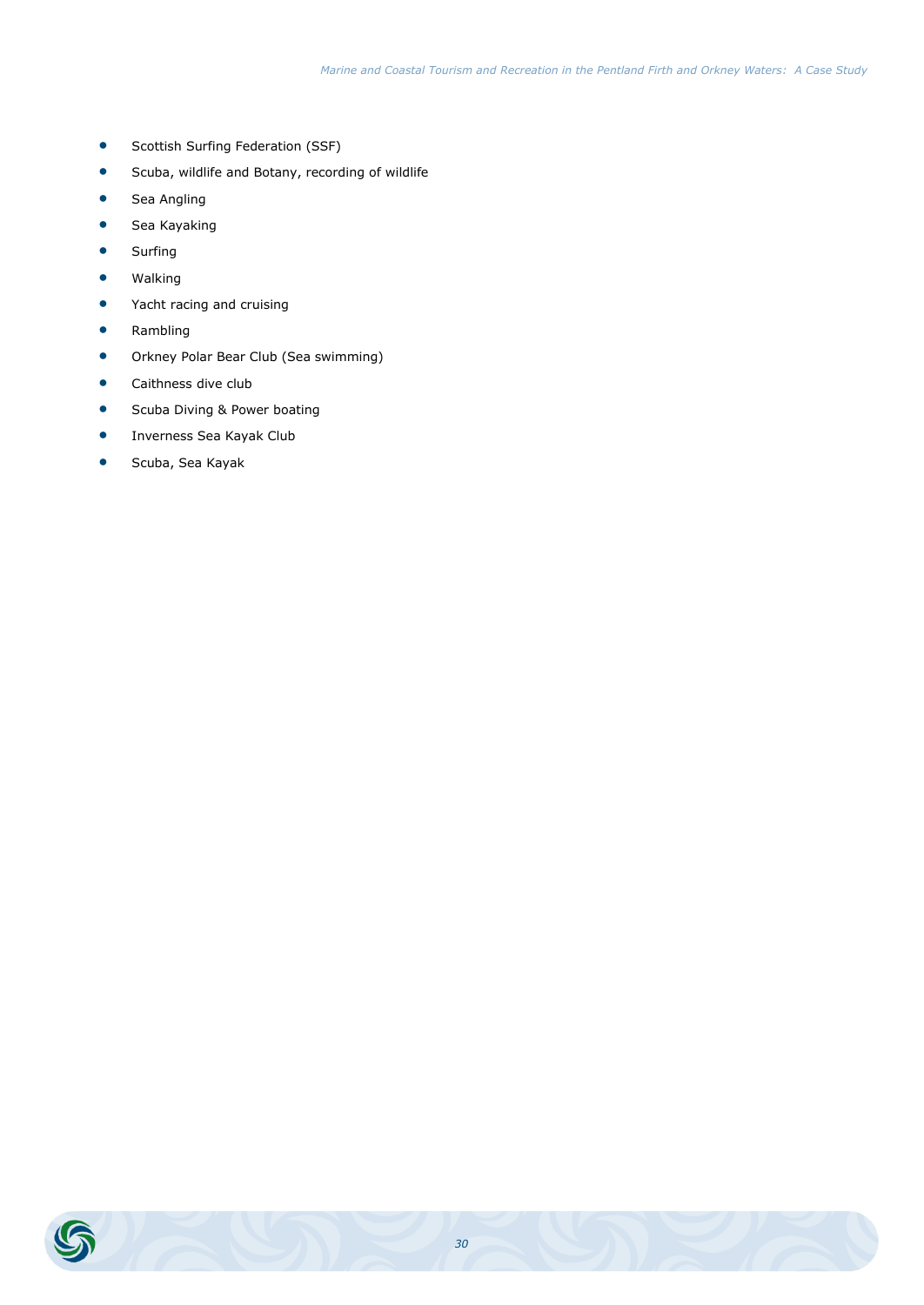

# **Q24. ARE YOU A MEMBER OF A NATIONAL OR REGIONAL ORGANISATION WHICH SUPPORTS AND PROMOTES STANDARDS FOR YOUR CHOSEN ACTIVITY TYPE?**

Number of respondents = 52

**Six respondents didn't answer this question** 

|       | Yes                     |               | No                      |     |  |
|-------|-------------------------|---------------|-------------------------|-----|--|
|       | <b>No. of responses</b> | $\frac{9}{6}$ | <b>No. of responses</b> | 9/6 |  |
| Total | 24                      | 46%           | 28                      | 54% |  |

Of the people said that said yes the organisations noted were:

- $\bullet$  CA
- **•** Caithness Broch project
- **•** Dunnet Head Fishing club, SOC
- $\bullet$   $OCC$
- **•** Orkney and Islands Sea Angling Association
- Orkney Field Club, Scottish Ornithological Society
- **•** Orkney Trout Fishing Association
- **•** Royal Yachting Association
- RSPB
- RYA
- **•** RYA Sailing
- **•** Scottish Amateur Swimming Association
- Scottish Canoe Association.

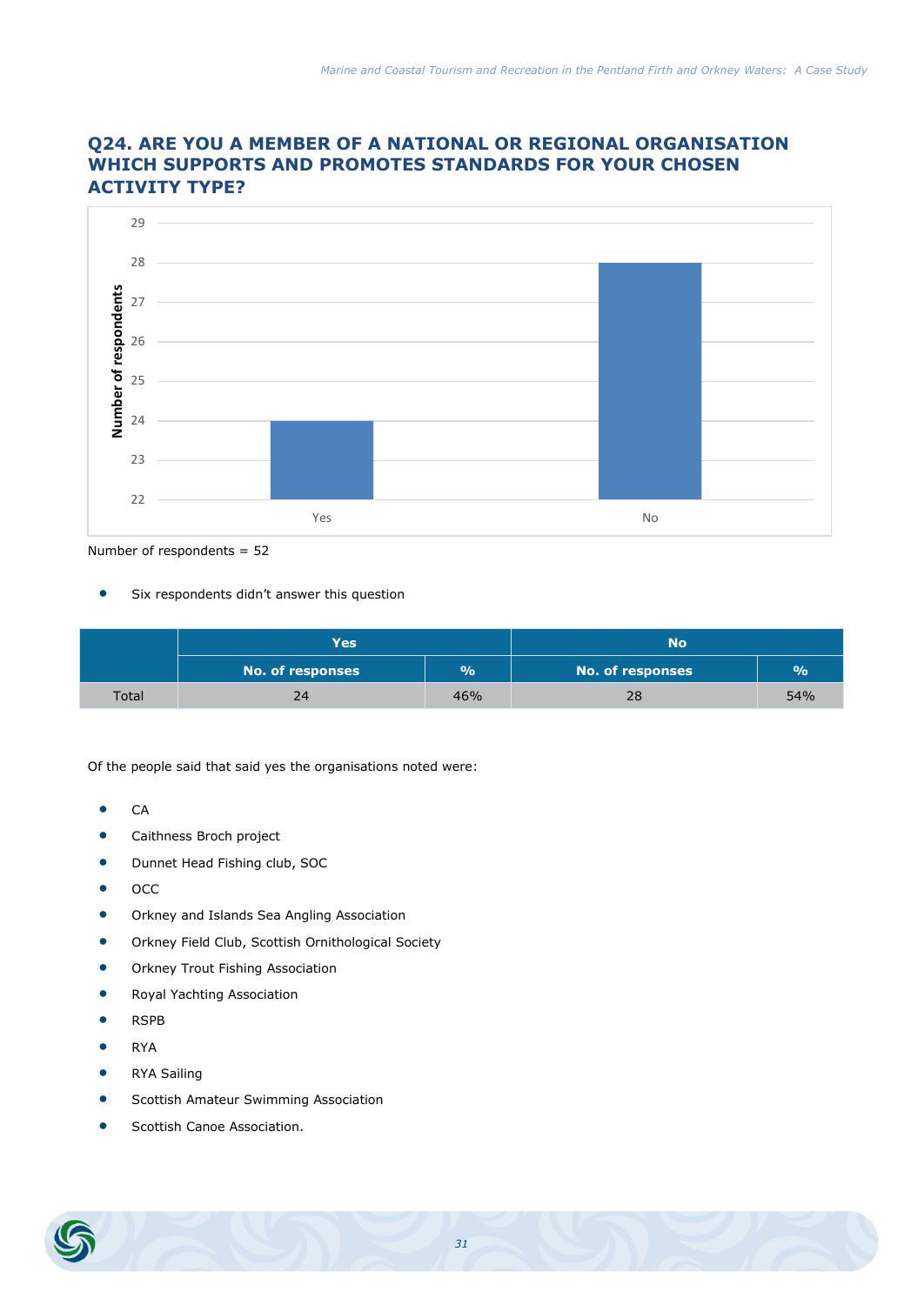- Scottish Canoe Association. I am also lead organiser for the bi-annual sea kayak symposium with write ups in national magazines
- **Scottish Sub Aqua**
- **•** Seasearch
- **•** SSF
- **Surfers against sewage**
- **•** Surfing
- **•** BSAC
- **•** ScotSAC
- Scottish Canoe Union

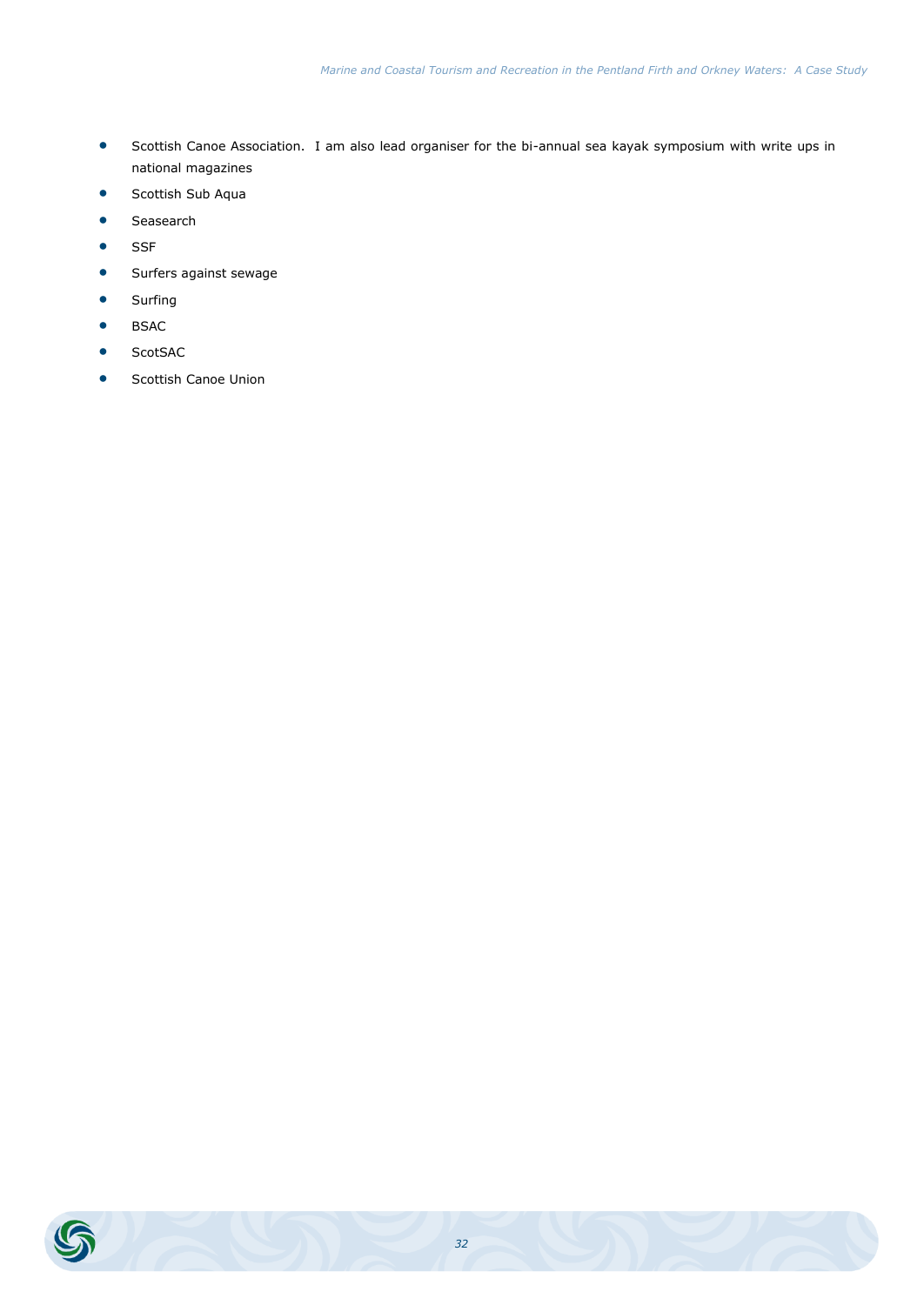

# **Q25. ABOUT YOU - PLEASE COULD YOU TELL US YOUR AGE AND GENDER?**

Number of respondents = 53

Five respondents didn't answer this question

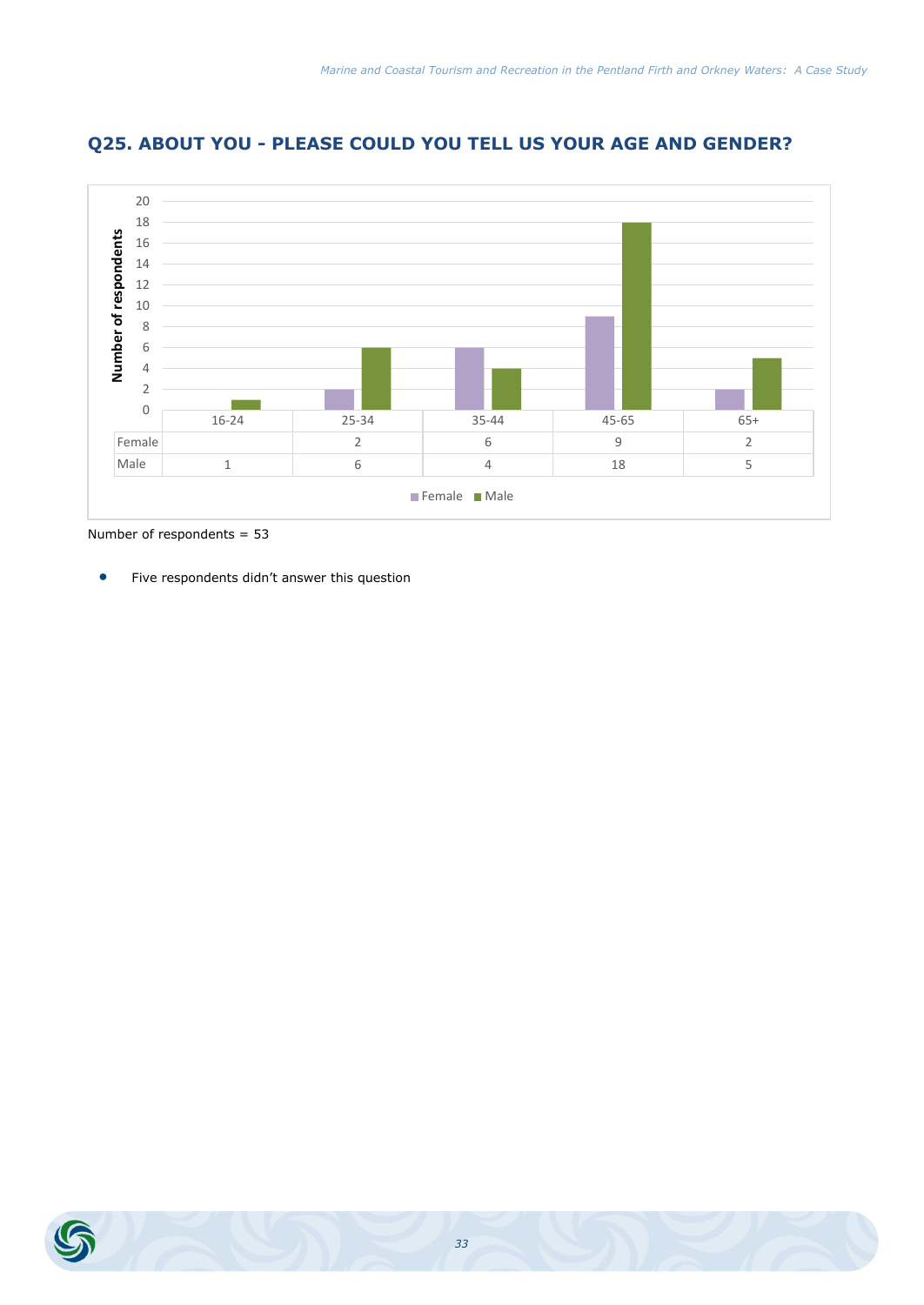# **Q26. IF YOU LIVE IN THE UK, PLEASE COULD YOU PROVIDE YOUR POST CODE?**



The following graph shows the number of respondents from each post code area.

Number of respondents = 51

**•** Seven respondents didn't answer this question

# **Q27. IF YOU LIVE OUTSIDE THE UK, PLEASE COULD YOU TELL IN WHICH COUNTRY YOU RESIDE?**

NA all the respondents so far live in Scotland.